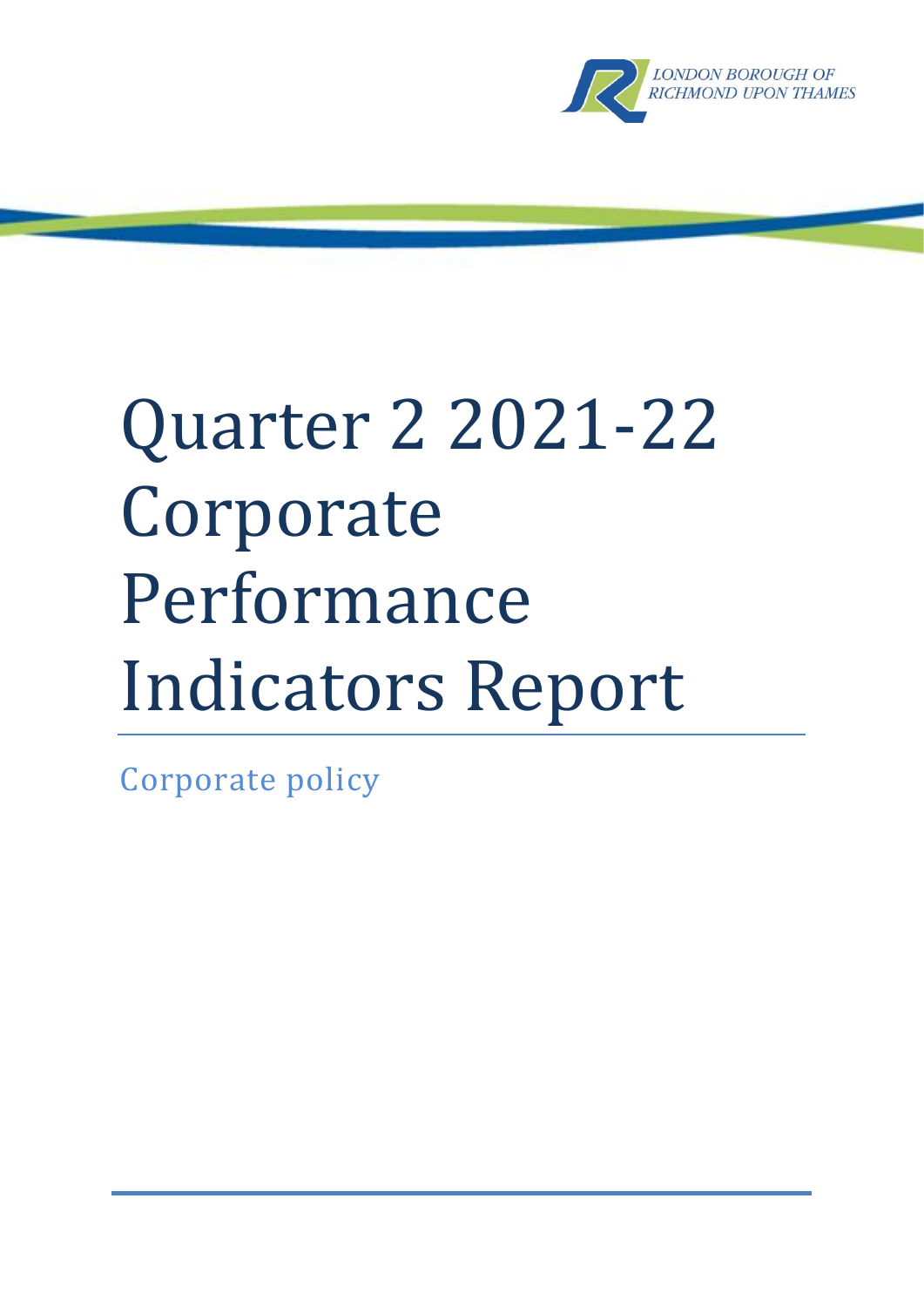## Adult Social Services, Health and Housing Cttee

|                  | <b>PI Code PI Description</b>                                                                                                                                      | 2020/21      | Q2<br>2020/21 |       | Q2 2021/22    |                    | Q2 2021/22                                                                                                                                                                                                                                                                                                                                         |  |  |  |  |  |  |
|------------------|--------------------------------------------------------------------------------------------------------------------------------------------------------------------|--------------|---------------|-------|---------------|--------------------|----------------------------------------------------------------------------------------------------------------------------------------------------------------------------------------------------------------------------------------------------------------------------------------------------------------------------------------------------|--|--|--|--|--|--|
|                  |                                                                                                                                                                    | <b>Value</b> | <b>Value</b>  | Value | <b>Target</b> | <b>DoT</b>         | <b>Note</b>                                                                                                                                                                                                                                                                                                                                        |  |  |  |  |  |  |
|                  | Adult Social Services & Public Health Directorate                                                                                                                  |              |               |       |               |                    |                                                                                                                                                                                                                                                                                                                                                    |  |  |  |  |  |  |
|                  | DASSR-  % of Adults with a learning disability aged<br>OP-002 18-64 in paid employment                                                                             | 12.6%        | 13.5%         | 12.1% | 13.5%         | U                  | 47 out of 390 service users in paid employment.<br>Numbers have reduced because of service users<br>no longer in work over the last year, and those<br>furloughed, both due to the pandemic. The<br>employment support provider is working with<br>those service users who wish to return to work or<br>find alternative employment opportunities. |  |  |  |  |  |  |
| OP-003           | % of People receiving rehabilitative support<br>DASSR- who have a reduced level of service or no<br>service required at the end of their<br>rehabilitative support | 83.1%        | 82.4%         | 90.5% | 85%           | 4 <sub>r</sub>     | 180 out of 199 service users.                                                                                                                                                                                                                                                                                                                      |  |  |  |  |  |  |
| DASSR-<br>OP-004 | Rate of admissions into residential and<br>nursing care per 100,000 population 65+<br>(Minimise)                                                                   | 303.3        | 101.9         | 181.4 | 140.7         | $\sqrt{2}$         | Initial investigations indicate the increase in care<br>home admissions is likely to be due to discharge<br>to assess arrangements with more people moving<br>into a care home from hospital. Further work is<br>being undertaken to understand<br>performance.                                                                                    |  |  |  |  |  |  |
|                  | DASSR- Number of admissions into residential and<br>OP-010   nursing care aged 65+ (Minimise)                                                                      | 98           | 32            | 58    | 45            | ₩                  | See comment above.                                                                                                                                                                                                                                                                                                                                 |  |  |  |  |  |  |
|                  | DASSR- 1% of Carers who received an assessment<br>OP-005 during the year                                                                                           | 56.3%        | 28.2%         | 34.5% | 30%           | $\left\  \right\ $ | 252 out of 730 carers                                                                                                                                                                                                                                                                                                                              |  |  |  |  |  |  |
|                  | DASSR-  % of Clients (receiving long-term community<br>OP-006 Services) on a Direct payment                                                                        | 40.1%        | 40.6%         | 37.8% | 41%           | JL                 | 417 out of 1104 service users on a direct<br>payment. Performance continues to be good<br>comparatively, remaining in the top quartile<br>across London.<br>We are looking into why the numbers are<br>reducing but aware that discharge to assess<br>impacting due to urgency of getting people out of                                            |  |  |  |  |  |  |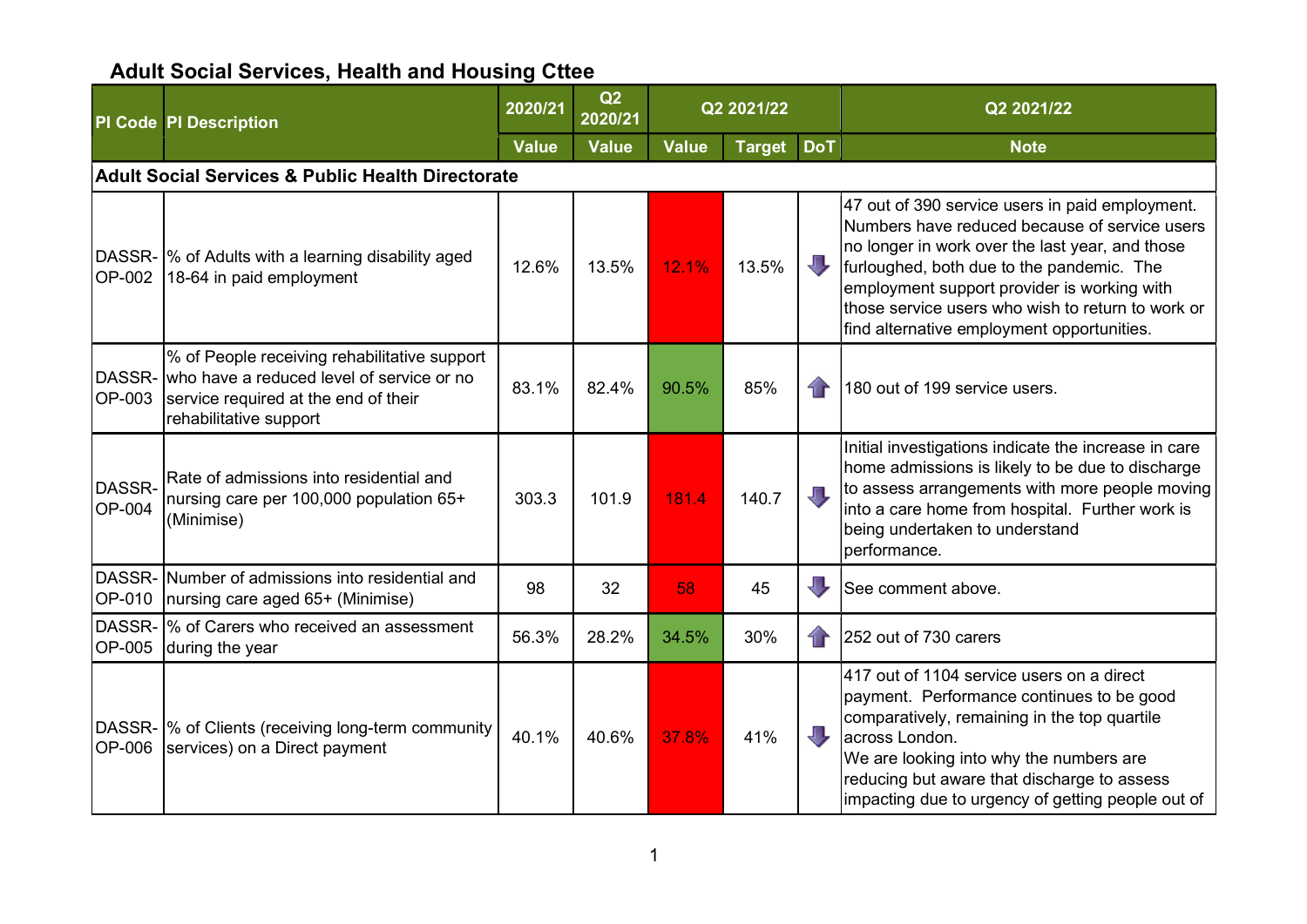|               | <b>PI Code PI Description</b>                                                                     | 2020/21      | Q2<br>2020/21 |              | Q2 2021/22    |            | Q2 2021/22                                                                                                                                                                                                                                                                                                                                                                                                                                                                                                                                                                                                       |
|---------------|---------------------------------------------------------------------------------------------------|--------------|---------------|--------------|---------------|------------|------------------------------------------------------------------------------------------------------------------------------------------------------------------------------------------------------------------------------------------------------------------------------------------------------------------------------------------------------------------------------------------------------------------------------------------------------------------------------------------------------------------------------------------------------------------------------------------------------------------|
|               |                                                                                                   | <b>Value</b> | <b>Value</b>  | <b>Value</b> | <b>Target</b> | <b>DoT</b> | <b>Note</b>                                                                                                                                                                                                                                                                                                                                                                                                                                                                                                                                                                                                      |
|               |                                                                                                   |              |               |              |               |            | hospital without an opportunity to discuss or<br>consider a direct payment.                                                                                                                                                                                                                                                                                                                                                                                                                                                                                                                                      |
| <b>OP-007</b> | DASSR-  % of Adults with learning disabilities who live<br>in their own home or with their family | 74.8%        | 74%           | 76.2%        | 75%           | $1$ r      | 297 out of 390 service users.                                                                                                                                                                                                                                                                                                                                                                                                                                                                                                                                                                                    |
| <b>OP-009</b> | DASSR- % of People whose personal outcomes of<br>an adult safeguarding intervention were met      | 98.1%        | 96.6%         | 98.8%        | 95%           | $\bigcap$  | 160 out of 162 people.                                                                                                                                                                                                                                                                                                                                                                                                                                                                                                                                                                                           |
| <b>PH-003</b> | DASSR- Number of people quitting smoking through<br>smoking cessation service (1QA)               | N/A          | N/A           | 24           | 40            | N/A        | Reported a quarter in arrears. No data available<br>for previous year 20/21 due to pandemic impact<br>on service delivery. Performance remains<br>affected by Covid-19. This is due to GP surgeries<br>being occupied with vaccinating residents and<br>dealing with the backlog of routine clinical work.<br>We are encouraging providers to target the<br>Iservice at residents more at risk of cardiovascular<br>disease and Covid-19. Performance expected to<br>improve through the year.                                                                                                                   |
| <b>PH-004</b> | DASSR- % of Eligible people who have received an<br>NHS Health Check (1QA)                        | 0.7%         | N/A           | 0.5%         | 1.8%          | N/A        | Reported a quarter in arrears. No data available<br>for previous year 20/21 due to pandemic impact<br>on service delivery. Performance remains below<br>the activity reported for Q1, 2019-20 and below<br>what is required to achieve the 7.5% end of year<br>target. Covid-19 continued to impact on the<br>delivery of the programme during the period.<br>Temporary modifications to the programme have<br>been made to facilitate delivery online/or by<br>telephone. Support is being given to target NHS<br>Health Check invitations to residents more at risk<br>of cardiovascular disease and Covid-19. |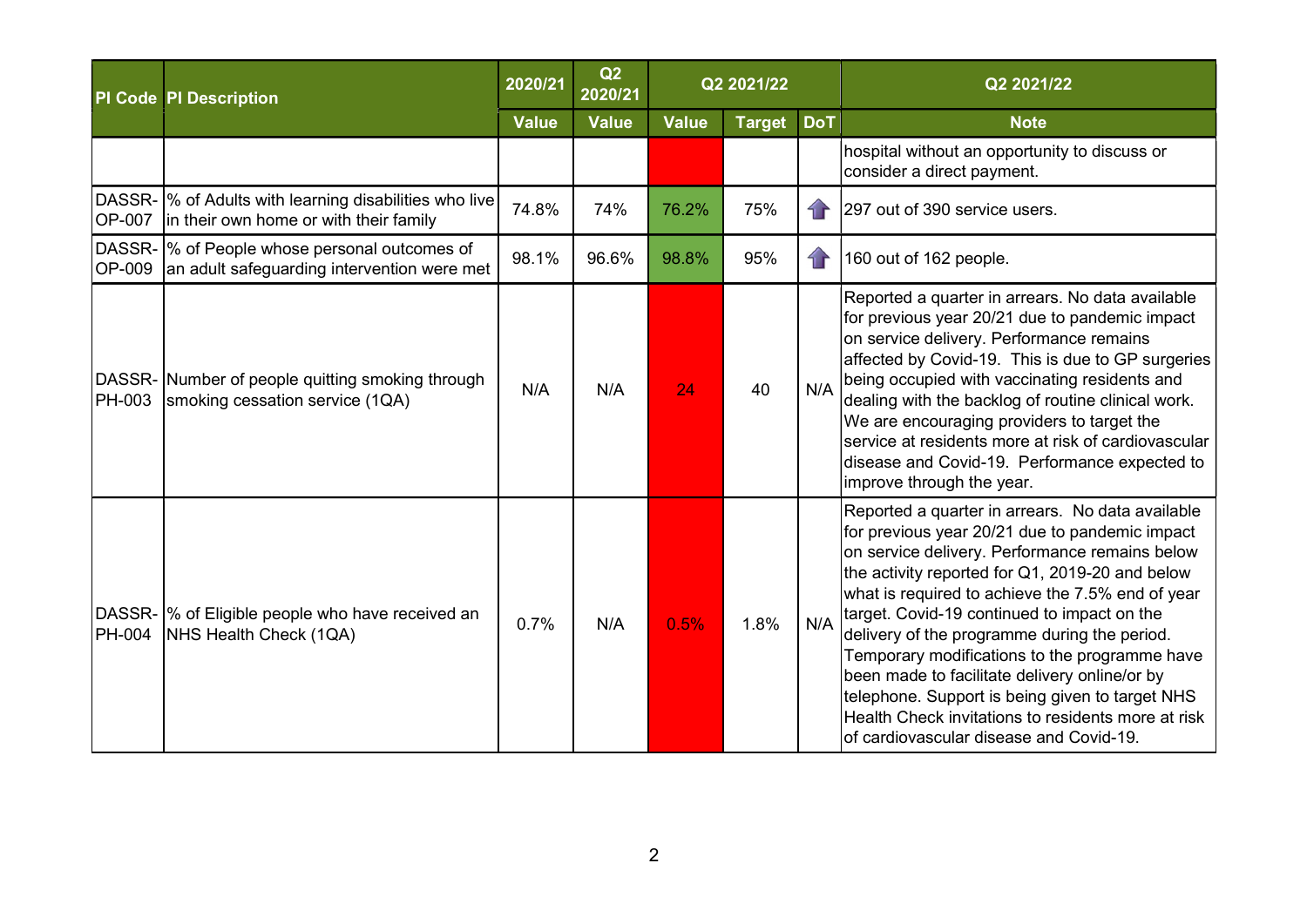|                      | <b>PI Code PI Description</b>                                                                          | 2020/21      | Q2<br>2020/21  |              | Q2 2021/22    |                    | Q2 2021/22                                                                                                                                                                                                                                                                                                                                                                                                                                                                                                                                                  |  |  |  |  |  |  |
|----------------------|--------------------------------------------------------------------------------------------------------|--------------|----------------|--------------|---------------|--------------------|-------------------------------------------------------------------------------------------------------------------------------------------------------------------------------------------------------------------------------------------------------------------------------------------------------------------------------------------------------------------------------------------------------------------------------------------------------------------------------------------------------------------------------------------------------------|--|--|--|--|--|--|
|                      |                                                                                                        | <b>Value</b> | <b>Value</b>   | <b>Value</b> | <b>Target</b> | <b>DoT</b>         | <b>Note</b>                                                                                                                                                                                                                                                                                                                                                                                                                                                                                                                                                 |  |  |  |  |  |  |
|                      | <b>Environment &amp; Community Services Directorate</b>                                                |              |                |              |               |                    |                                                                                                                                                                                                                                                                                                                                                                                                                                                                                                                                                             |  |  |  |  |  |  |
| ECSR-<br>ENS-<br>005 | % of HMOs inspected within 20 working<br>days of application                                           | 10%          | 0%             | 90%          | 80%           | $\bigcap$          | Two visits not made on target due to staffing<br>levels many HMO inspections are also<br>retrospective visits after license had been issued<br>during lockdown when inspections were not<br>feasible.                                                                                                                                                                                                                                                                                                                                                       |  |  |  |  |  |  |
| ECSR-<br>ENS-<br>006 | Number of formal hazard assessments<br>carried out                                                     | 10           | $\overline{2}$ | 19           | 40            | $\mathbf{f}$       | $Q1$ was 2 and Q2 is 17 so a total of 19. Q1 was<br>low due to Covid-19. Dwellings (including HMOs)<br>were determined as high risk and had an impact<br>on ability to inspect during that period. This effect<br>$\left $ in Q1 has had an effect on the total number<br>however the figure for Q2 has improved as we<br>have been able to inspect. Performance in<br>Quarters 3 & 4 will improve further.                                                                                                                                                 |  |  |  |  |  |  |
| ECSR-<br>ENS-<br>013 | Number of private sector dwellings improved                                                            | $\mathbf 0$  | $\Omega$       | 15           | 35            | $\left\  \right\ $ | The figure is low due to an expected lag from<br>inspections onto notices and, latterly onto<br>compliance inspections then being able to record<br>premises improved. Performance in Q3 is<br>anticipated to improve as a consequence.                                                                                                                                                                                                                                                                                                                     |  |  |  |  |  |  |
| ECSR-<br>ENS-<br>014 | Number of private sector long term vacant<br>dwellings returned to occupation due to<br>council action | $\mathbf 0$  | $\Omega$       | $\Omega$     | 3             | W.                 | There has been little interest shown in empty<br>property grants. A lot of work has been taking<br>place to bring long term empty properties back<br>into use with the help of Council Tax and legal.<br>Plans are under way to get owners to sell their<br>properties at auction (11 Chilton Rd is going to<br>auction on the 5/10/21). There are others in the<br>pipeline. The nature of long term empty properties<br>and bringing them back into use can be a very<br>long and drawn out process. Clearer stats will<br>become available in Q3 and Q4. |  |  |  |  |  |  |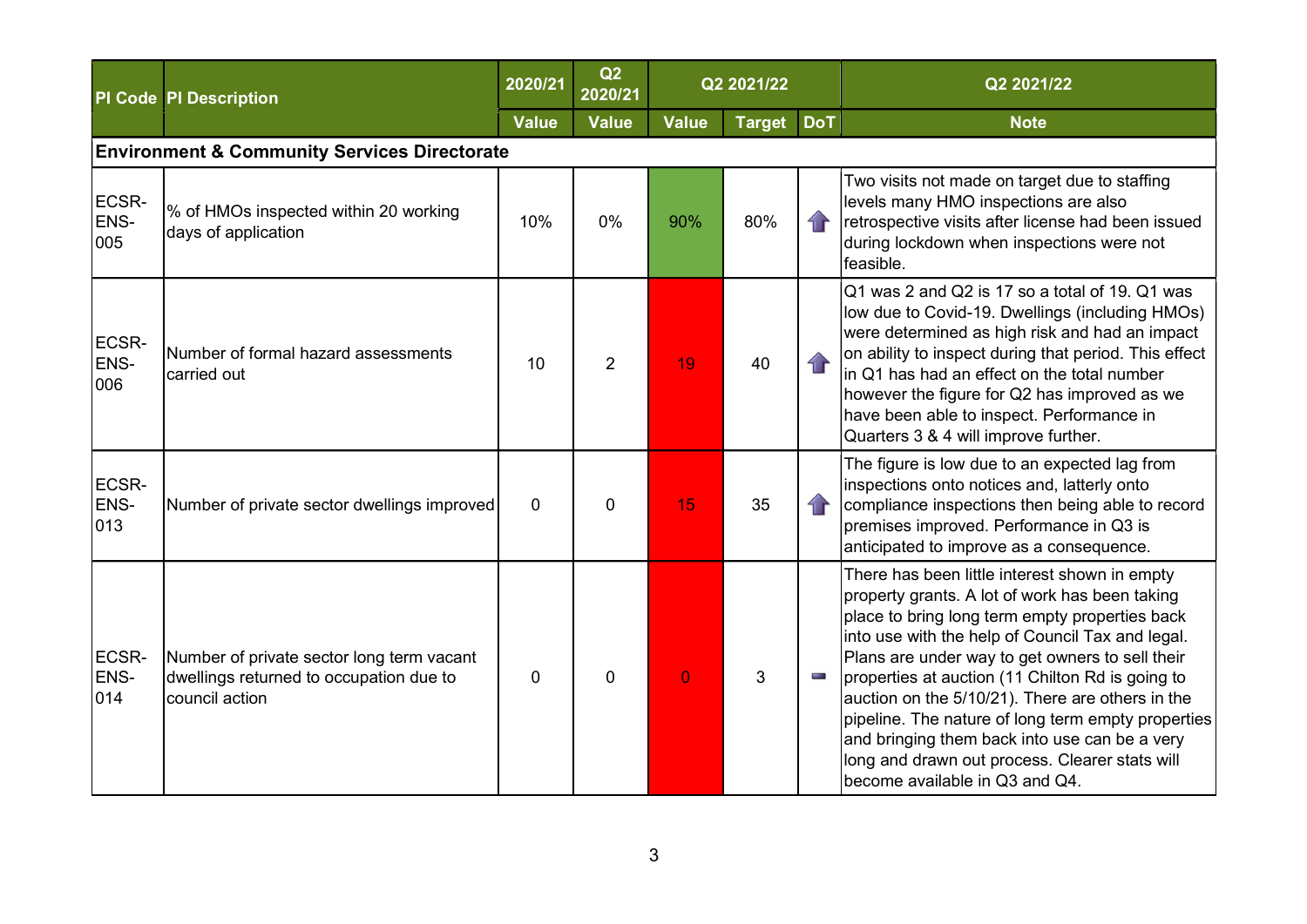|                       | <b>PI Code PI Description</b>                                                                          | 2020/21      | Q2<br>2020/21 |              | Q2 2021/22    |                         | Q2 2021/22                                                                                                                                                                                                                                                                                                                                                                                                                                                                                                                                                                                                                                                                                                                                                                                 |
|-----------------------|--------------------------------------------------------------------------------------------------------|--------------|---------------|--------------|---------------|-------------------------|--------------------------------------------------------------------------------------------------------------------------------------------------------------------------------------------------------------------------------------------------------------------------------------------------------------------------------------------------------------------------------------------------------------------------------------------------------------------------------------------------------------------------------------------------------------------------------------------------------------------------------------------------------------------------------------------------------------------------------------------------------------------------------------------|
|                       |                                                                                                        | <b>Value</b> | <b>Value</b>  | <b>Value</b> | <b>Target</b> | <b>DoT</b>              | <b>Note</b>                                                                                                                                                                                                                                                                                                                                                                                                                                                                                                                                                                                                                                                                                                                                                                                |
|                       | <b>Housing &amp; Regeneration Directorate</b>                                                          |              |               |              |               |                         |                                                                                                                                                                                                                                                                                                                                                                                                                                                                                                                                                                                                                                                                                                                                                                                            |
| HRR-<br><b>HS-001</b> | Number of family households with<br>dependent children in B&B accommodation<br>for 6 weeks+ (Minimise) | 0            | $\mathbf 0$   | $\Omega$     | $\mathbf 0$   | W.                      |                                                                                                                                                                                                                                                                                                                                                                                                                                                                                                                                                                                                                                                                                                                                                                                            |
| HRR-<br><b>HS-002</b> | Number of households living in Temporary<br>Accommodation (Minimise)                                   | 282          | 338           | 335          | 314           |                         | By the end of Q2 the use of temporary<br>accommodation had increased by 24 placements,<br>which is 21 placements more than expected. In<br>line with identified trends during Q1, there have<br>been high incidences of domestic abuse being the<br>driving factor behind homelessness, which limits<br>the ability to prevent homelessness. In addition,<br>since the 1st June 2021, amendments to the<br>Coronavirus Act 2020 means that landlords are<br>no longer restricted from enforcing evictions, so<br>the number of evictions and homelessness is<br>expected to increase. The size of the housing<br>options, lettings and rough sleeping teams has<br>increased through recruitment, with all officers<br>working with support agencies / landlords to<br>rehouse households. |
| HRR-<br><b>HS-003</b> | Number of homeless cases prevented                                                                     | 86           | 57            | 51           | 40            | $\overline{\mathbf{J}}$ |                                                                                                                                                                                                                                                                                                                                                                                                                                                                                                                                                                                                                                                                                                                                                                                            |
| HRR-<br><b>HS-004</b> | Number of properties where major disability<br>adaptations have been completed                         | 97           | 38            | 47           | 55            |                         | During Q1 there were 34 major adaptations, and<br>a further 13 during Q2. An additional 8 adaptions<br>which were due to be completed during Q2 are<br>now awaiting final payments, which will rollover<br>into Q3. It is expected that performance will be at<br>or very near to target over the full year.                                                                                                                                                                                                                                                                                                                                                                                                                                                                               |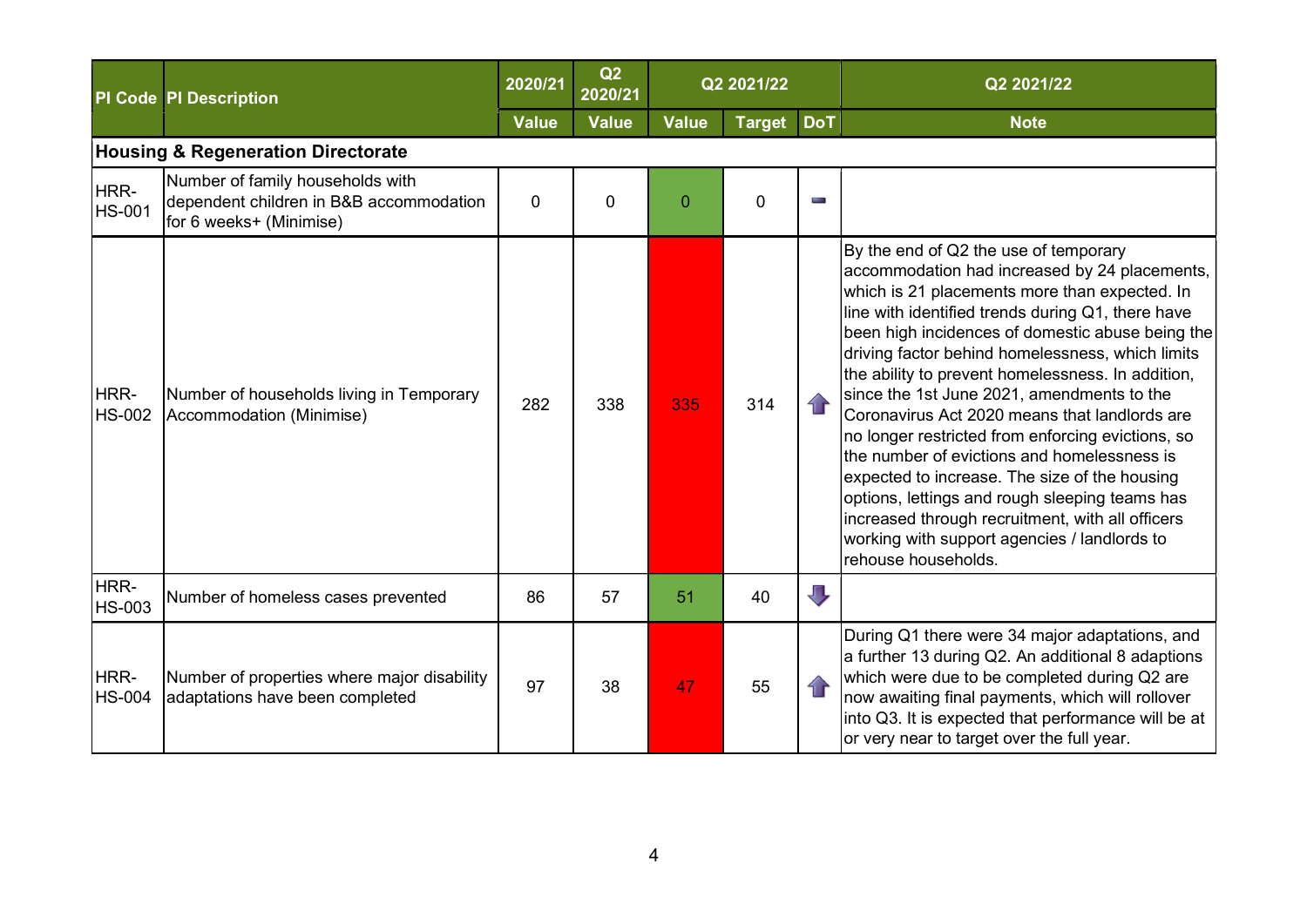### Education & Children's Services Cttee

|                                  | <b>PI Code PI Description</b>                                                                                                       | 2020/21      | Q2<br>2020/21 |              | Q2 2021/22    |                         | Q2 2021/22                                                                                                                                                                                                                                                                                                                                                                                                                                                                                                                                                                                                                                                                                                                                     |
|----------------------------------|-------------------------------------------------------------------------------------------------------------------------------------|--------------|---------------|--------------|---------------|-------------------------|------------------------------------------------------------------------------------------------------------------------------------------------------------------------------------------------------------------------------------------------------------------------------------------------------------------------------------------------------------------------------------------------------------------------------------------------------------------------------------------------------------------------------------------------------------------------------------------------------------------------------------------------------------------------------------------------------------------------------------------------|
|                                  |                                                                                                                                     | <b>Value</b> | <b>Value</b>  | <b>Value</b> | <b>Target</b> | <b>DoT</b>              | <b>Note</b>                                                                                                                                                                                                                                                                                                                                                                                                                                                                                                                                                                                                                                                                                                                                    |
| CEGR-<br>AFC-<br><b>CIN-001</b>  | % of Assessments completed within 45<br>working days                                                                                | 95.4%        | 95.0%         | 89.9%        | 95%           | $\overline{\mathbf{u}}$ |                                                                                                                                                                                                                                                                                                                                                                                                                                                                                                                                                                                                                                                                                                                                                |
| CEGR-<br>AFC-<br><b>CIN-002</b>  | % of Allocation decisions made within 24 hours                                                                                      | 86.1%        | 88.7%         | 92.1%        | 100%          | 仚                       |                                                                                                                                                                                                                                                                                                                                                                                                                                                                                                                                                                                                                                                                                                                                                |
| CEGR-<br>AFC-<br>CIN-003 Enquiry | % of Initial Child Protection Conferences<br>(ICPC) held within 15 Working Days of S47                                              | 98.0%        | 95.5%         | 100%         | 88%           | 介                       |                                                                                                                                                                                                                                                                                                                                                                                                                                                                                                                                                                                                                                                                                                                                                |
| CEGR-<br>AFC-                    | % of Children subject to Child Protection Plan<br>for 4 weeks or more, who have been visited<br>CIN-004 within last 20 working days | 95.2%        | 97.9%         | 87.2%        | 100%          | Л,                      | 116/133 - 17 children from 13 families were not<br>recorded as having been visited within<br>timescales as at the end of September. 10 of<br>these children have been seen successfully<br>since then, delays include some older children<br>and some families not being at home during<br>planned visits and parents refusing visits due<br>to suspected Covid-19. 1 child was not seen as<br>he was deplanned at the end of September.<br>Another 2 children were seen under CLA as<br>they moved into care. Attempts to see the<br>remaining 4 children are in progress. The<br>commissioning of the CiN (Children in Need)<br>project team will ease pressures in the<br>Richmond Safeguarding team so that CP work<br>can be prioritised. |
| CEGR-<br>AFC-<br><b>CIN-006</b>  | % of Social work open cases with a supervision<br>discussion recorded within 8 weeks                                                | 73.4%        | 85.0%         | 67.5%        | 95%           | 几                       | 564/836 - children's cases had been discussed<br>in case supervision within the last eight weeks<br>as at the end of September. A combination of<br>staff sickness, annual leave, and challenges in<br>recruiting permanent social workers has led to<br>a dip in performance during the second                                                                                                                                                                                                                                                                                                                                                                                                                                                |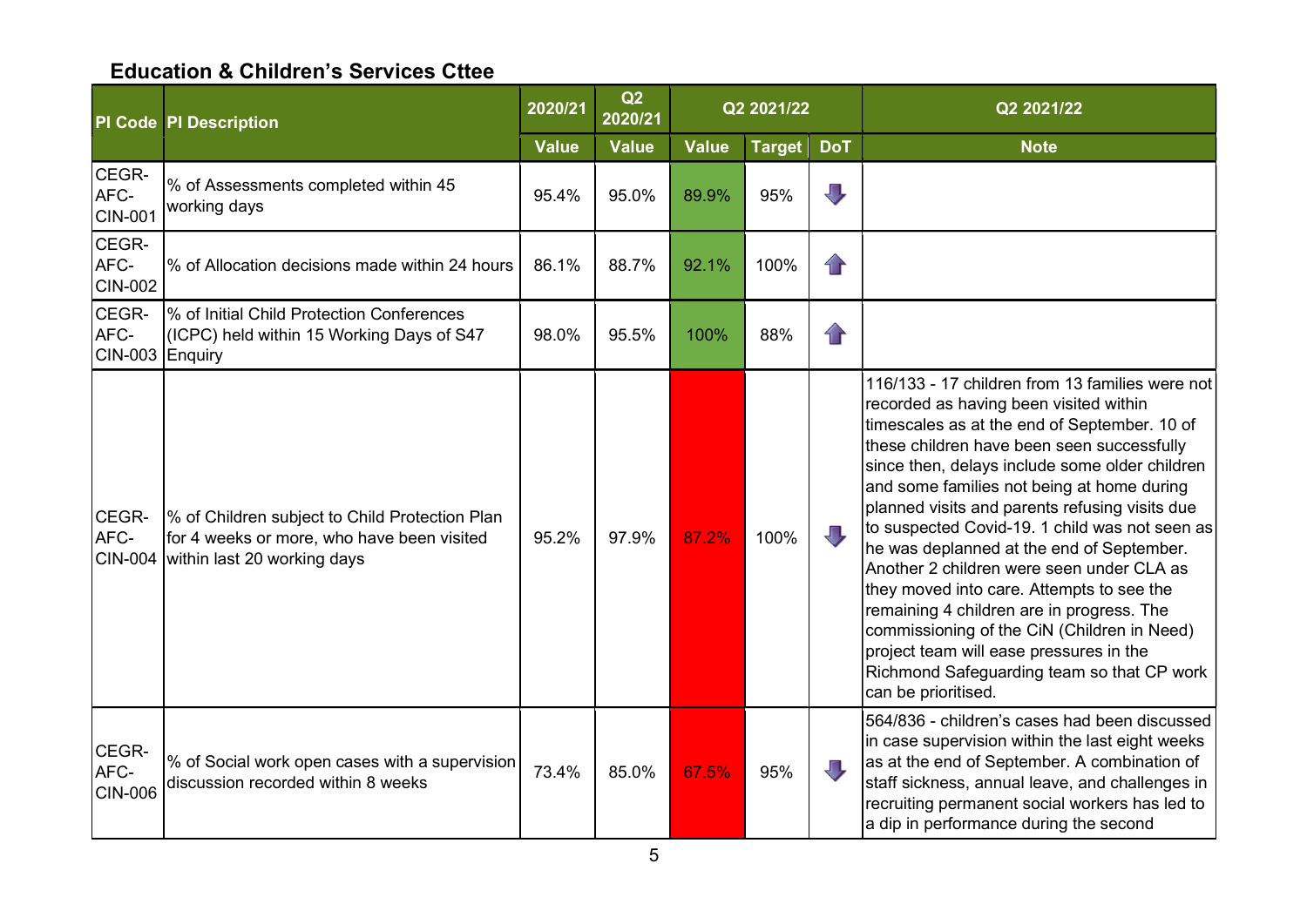|                              | <b>PI Code PI Description</b>                                                     | 2020/21      | Q2<br>2020/21 |              | Q2 2021/22    |                         | Q2 2021/22                                                                                                                                                                                                                                                                                                                                                                                                                                                                                                        |
|------------------------------|-----------------------------------------------------------------------------------|--------------|---------------|--------------|---------------|-------------------------|-------------------------------------------------------------------------------------------------------------------------------------------------------------------------------------------------------------------------------------------------------------------------------------------------------------------------------------------------------------------------------------------------------------------------------------------------------------------------------------------------------------------|
|                              |                                                                                   | <b>Value</b> | <b>Value</b>  | <b>Value</b> | <b>Target</b> | <b>DoT</b>              | <b>Note</b>                                                                                                                                                                                                                                                                                                                                                                                                                                                                                                       |
|                              |                                                                                   |              |               |              |               |                         | quarter. The work of the CiN project team<br>(starting 25 October) will include focus on<br>ensuring all children have a supervision<br>discussion within timescales and this will lead<br>to improved performance.                                                                                                                                                                                                                                                                                               |
| CEGR-<br>AFC-CL-<br>001      | % of Care Leavers aged 19-21 years in<br><b>Employment, Education or Training</b> | 66.0%        | 74.7%         | 57.5%        | 60%           | $\sqrt{2}$              |                                                                                                                                                                                                                                                                                                                                                                                                                                                                                                                   |
| CEGR-<br>AFC-CL<br>002       | % of Care Leavers aged 19-21 years in<br>suitable accommodation                   | 91.5%        | 94.7%         | 95%          | 90%           | $\mathbf{r}$            |                                                                                                                                                                                                                                                                                                                                                                                                                                                                                                                   |
| CEGR-<br>AFC-CL<br>003       | % of Eligible young people with an up to date<br>pathway plan (16-18 year olds)   | 100%         | 98.0%         | 85.3%        | 90%           | JТ,                     | 52/61 - 9 Pathway Plans for children were in<br>need of an update as at the end of September.<br>Revisions to these plans are now underway<br>and will be updated by the end of October. The<br>delays have been due to high sickness levels<br>within the team and workload pressures                                                                                                                                                                                                                            |
| CEGR-<br>AFC-<br>CLA-<br>003 | % of CLA visited within statutory timescale                                       | 89.1%        | 89.8%         | 82.8%        | 100%          | 业                       | 96/116 - 11 of the 20 children whose visits<br>were not made in time have subsequently<br>been seen and their visits recorded. Reasons<br>for the delayed visits to remaining children<br>include :- children isolating due to Covid-19,<br>young people missing from their placements<br>and other young people are choosing not to<br>engage with services. The delays have been<br>further impacted by worker sickness, staff<br>vacancies and workload pressures with the<br>teams supporting these children. |
| CEGR-<br>AFC-<br>CLA-<br>004 | % of CLA placed 20+ miles from home<br>(Minimise)                                 | 23.1%        | 23.4%         | 23.5%        | 20%           | $\overline{\mathbb{L}}$ |                                                                                                                                                                                                                                                                                                                                                                                                                                                                                                                   |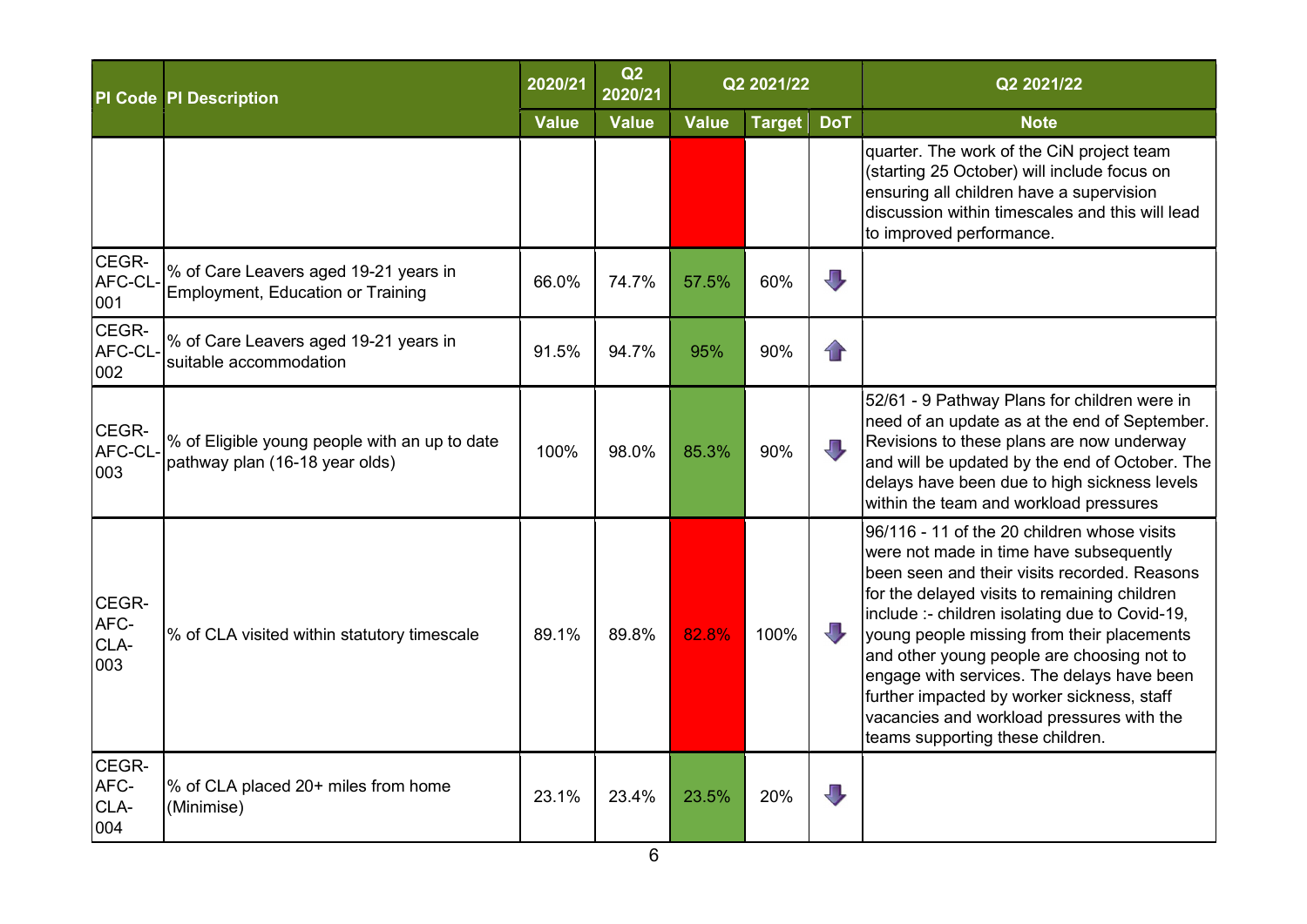|                              | <b>PI Code PI Description</b>                                                                                                    | 2020/21      | Q2<br>2020/21 |              | Q2 2021/22    |                         | Q2 2021/22                                                                                                                                                                                                                                                                                                                                                                                                                                                                                                                                                                                                                                                                                                                                                                 |
|------------------------------|----------------------------------------------------------------------------------------------------------------------------------|--------------|---------------|--------------|---------------|-------------------------|----------------------------------------------------------------------------------------------------------------------------------------------------------------------------------------------------------------------------------------------------------------------------------------------------------------------------------------------------------------------------------------------------------------------------------------------------------------------------------------------------------------------------------------------------------------------------------------------------------------------------------------------------------------------------------------------------------------------------------------------------------------------------|
|                              |                                                                                                                                  | <b>Value</b> | <b>Value</b>  | <b>Value</b> | <b>Target</b> | <b>DoT</b>              | <b>Note</b>                                                                                                                                                                                                                                                                                                                                                                                                                                                                                                                                                                                                                                                                                                                                                                |
| CEGR-<br>AFC-<br>CLA-<br>005 | % of CLA with 3+ placements (within 12<br>months) (Minimise)                                                                     | 9.0%         | 8.9%          | 7.6%         | 10%           | $\mathbf{r}$            |                                                                                                                                                                                                                                                                                                                                                                                                                                                                                                                                                                                                                                                                                                                                                                            |
| CEGR-<br>AFC-<br>CLA-<br>007 | % of CLA placed with in-house foster carer                                                                                       | 68.0%        | 63.8%         | 56.9%        | 50%           | $\overline{\mathbb{J}}$ |                                                                                                                                                                                                                                                                                                                                                                                                                                                                                                                                                                                                                                                                                                                                                                            |
| CEGR-<br>AFC-<br>CLA-<br>009 | Average number of days between entering<br>care and moving in with adoptive family<br>(Minimise)                                 | 365          | 362           | 605          | 426           | J                       | This is a national adoption scorecard measure<br>(ALB1) highlighting the numbers of days<br>between entering care and an adoption order<br>being granted. It is a rolling average of children<br>adopted in the last three years. The cohort<br>size is very small (5 children) therefore<br>exceptions are suppressed as identifiable.<br>Timeliness has been impacted by legal<br>complexity and assessment of foster carers as<br>adopters. Adoption by foster carers means<br>that the child(ren) experience(s) a stable<br>placement and is a positive outcome. An<br>alternate measure (ALB10) is available that<br>excludes children who are adopted by their<br>foster carers and brings the days between<br>entering care and adoption order to just 331<br>days. |
| CEGR-<br>AFC-<br>CLA-<br>010 | % of CLA at 31 March who have been CLA 12+<br>months with a final warning/reprimand or<br>conviction during the year. (Minimise) | 3.17%        | 1.61%         | 0%           | 5%            | $\mathbf{r}$            |                                                                                                                                                                                                                                                                                                                                                                                                                                                                                                                                                                                                                                                                                                                                                                            |
| CEGR-<br>AFC-                | % of Children Looked After (CLA) who have<br>gone missing that are offered a return home<br>interview within 72hrs               | 89.1%        | 68.1%         | 94.3%        | 100%          | $\mathbf{r}$            |                                                                                                                                                                                                                                                                                                                                                                                                                                                                                                                                                                                                                                                                                                                                                                            |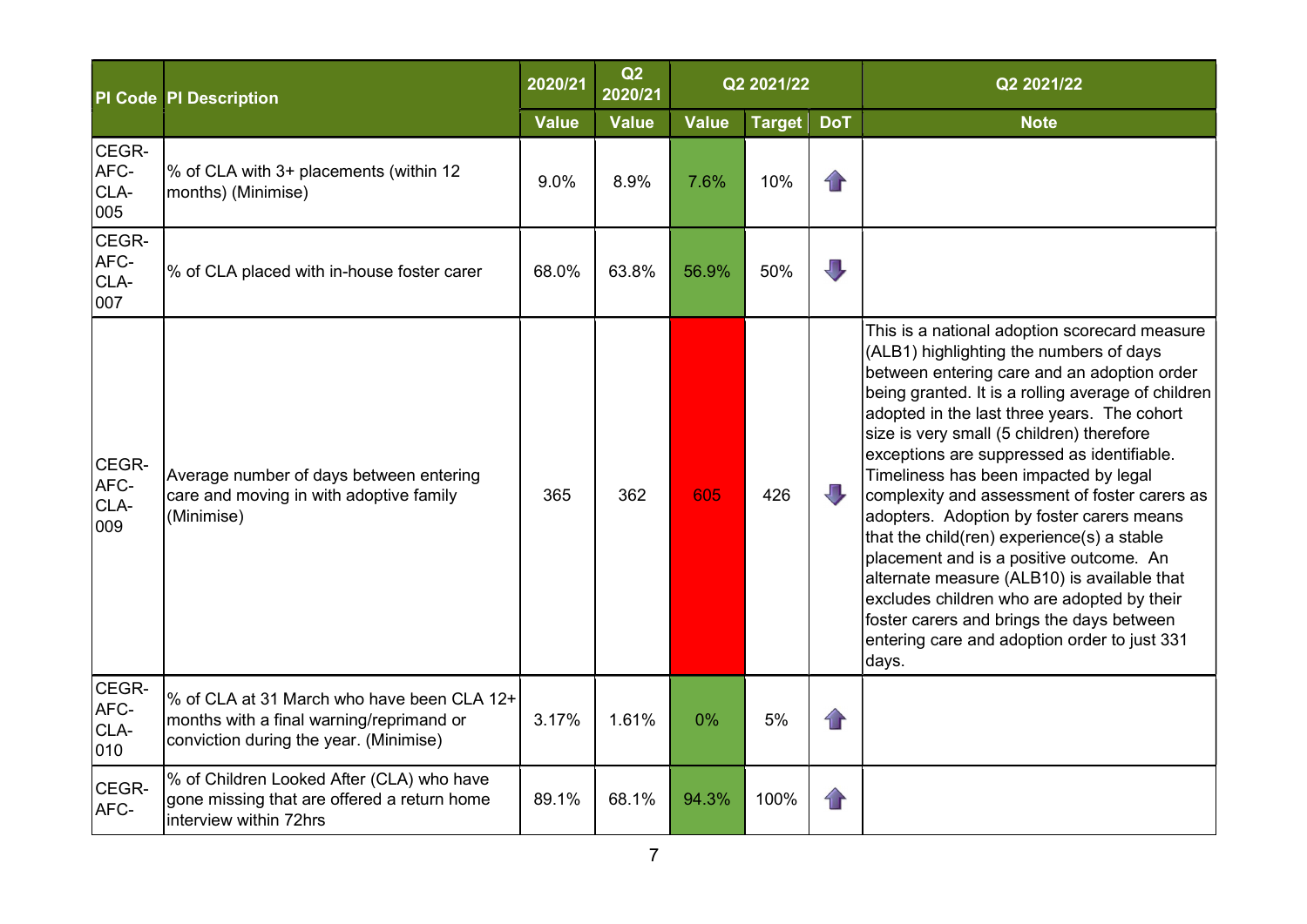|                              | <b>PI Code PI Description</b>                                                                                                                                        | 2020/21      | Q2<br>2020/21           |              | Q2 2021/22    |              | Q2 2021/22                                                                                                                                                                                           |
|------------------------------|----------------------------------------------------------------------------------------------------------------------------------------------------------------------|--------------|-------------------------|--------------|---------------|--------------|------------------------------------------------------------------------------------------------------------------------------------------------------------------------------------------------------|
|                              |                                                                                                                                                                      | <b>Value</b> | <b>Value</b>            | <b>Value</b> | <b>Target</b> | <b>DoT</b>   | <b>Note</b>                                                                                                                                                                                          |
| CLA-<br>011                  |                                                                                                                                                                      |              |                         |              |               |              |                                                                                                                                                                                                      |
| CEGR-<br>AFC-<br>CLA-<br>002 | % of CLA missing from care receiving return<br>interviews                                                                                                            | 52.8%        | 41.3%                   | 52.3%        | 50%           | $\mathbf{r}$ |                                                                                                                                                                                                      |
| CEGR-<br>AFC-<br>EA-008      | % of 16-17 year olds in apprenticeships                                                                                                                              | 1.01%        | 1.90%                   | 1.51%        | N/A           | 几            |                                                                                                                                                                                                      |
| CEGR-<br>AFC-<br>EA-011      | % of Young people leaving emotional health<br>service as a planned exit                                                                                              | 73.9%        | 81.0%                   | 89.5%        | 65%           | $\mathbf{r}$ |                                                                                                                                                                                                      |
| CEGR-<br>AFC-<br>EA-012      | % of 16-17 year olds who are confirmed as not<br>in Education, Employment, or training status<br>(including those whose status is not currently<br>known) (Minimise) | 2.95%        | <b>Not</b><br>available | 3.79%        | 3.5%          | N/A          | As of August 2021. September figures are not<br>provided based on agreement with CCIS.<br>National published data uses the Q3 reporting<br>period therefore quarterly data is a snapshot in<br>time. |
| CEGR-<br>AFC-<br>EA-014      | % of Resident families who were able to send<br>their children to their top 3 choice primary<br>school                                                               | 96.5%        | 96.5%                   | 99.2%        | Data<br>only  | $\mathbf{r}$ | Relates to September 2021 school intake (i.e.,                                                                                                                                                       |
| CEGR-<br>AFC-<br>EA-015      | % of Resident families who were able to send<br>their children to their top 3 choice secondary<br>school                                                             | 82.6%        | 82.6%                   | 82.5%        | Data<br>Only  | 几            | 2021/22 academic year).                                                                                                                                                                              |
| CEGR-<br>AFC-<br>EA-016      | % of Young people who were reported missing<br>from home who are offered a return home<br>interview within 72 hrs                                                    | 88.0%        | 63.3%                   | 93.3%        | 100%          | $\mathbf{r}$ |                                                                                                                                                                                                      |
| CEGR-<br>AFC-<br>SEN-<br>001 | Number of ECHPs (No Polarity)                                                                                                                                        | 1,549        | 1,515                   | 1,602        | N/A           | N/A          |                                                                                                                                                                                                      |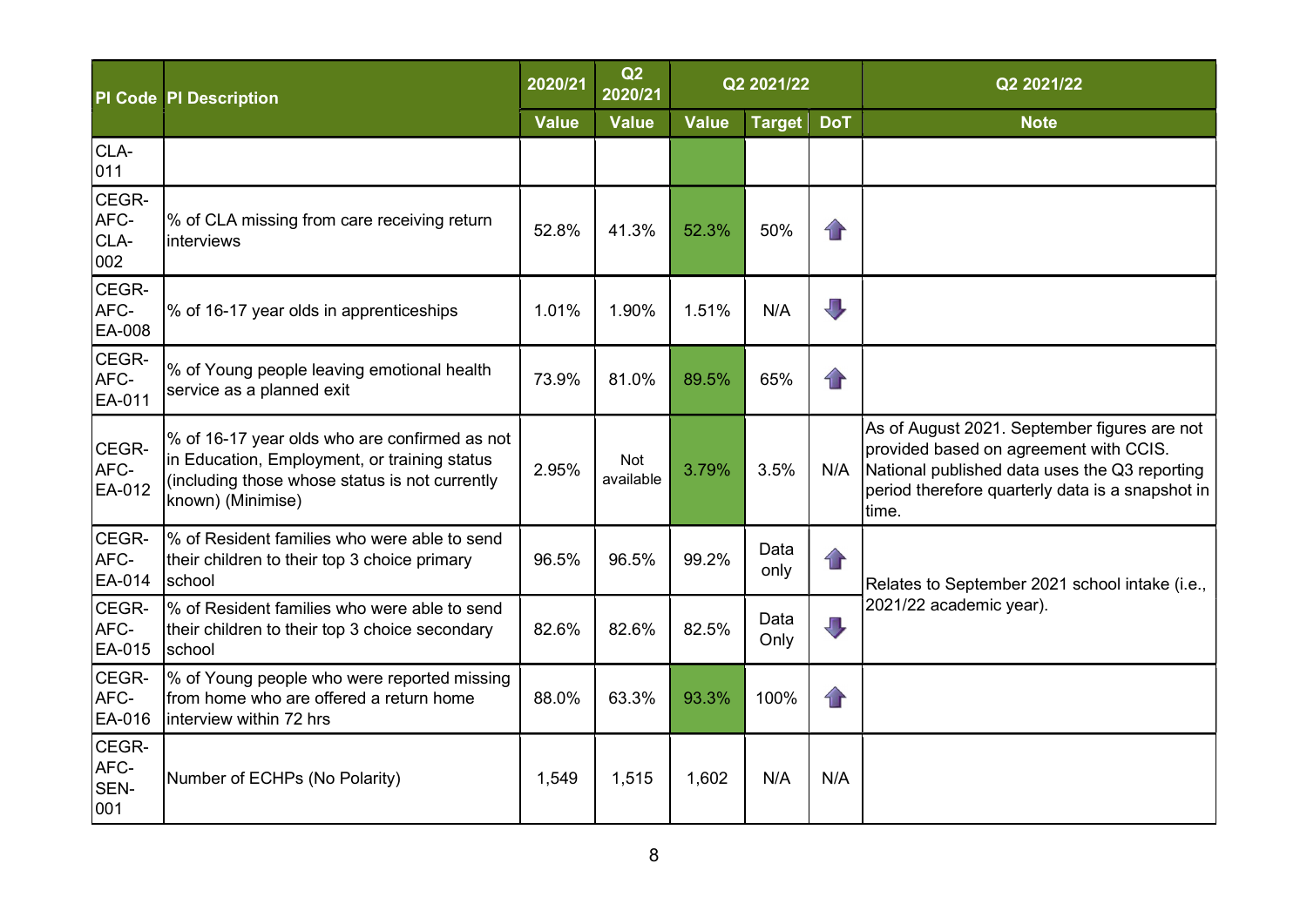|                              | <b>PI Code PI Description</b>                                                                            | 2020/21      | Q2<br>2020/21 |              | Q2 2021/22    |                         | Q2 2021/22                                                                                                                                                                                                                                                                                                                                                                                                                                                                                                                                                                                                                                                                                                                                                                                                                                                                        |
|------------------------------|----------------------------------------------------------------------------------------------------------|--------------|---------------|--------------|---------------|-------------------------|-----------------------------------------------------------------------------------------------------------------------------------------------------------------------------------------------------------------------------------------------------------------------------------------------------------------------------------------------------------------------------------------------------------------------------------------------------------------------------------------------------------------------------------------------------------------------------------------------------------------------------------------------------------------------------------------------------------------------------------------------------------------------------------------------------------------------------------------------------------------------------------|
|                              |                                                                                                          | <b>Value</b> | <b>Value</b>  | <b>Value</b> | <b>Target</b> | <b>DoT</b>              | <b>Note</b>                                                                                                                                                                                                                                                                                                                                                                                                                                                                                                                                                                                                                                                                                                                                                                                                                                                                       |
| CEGR-<br>AFC-<br>SEN-<br>002 | % of Education, Health and Care Plans<br>(EHCPs) completed within statutory timescale<br>of 20 weeks     | 83.3%        | 84.8%         | 54.6%        | 80%           | $\overline{\mathbb{L}}$ | 30/55 EHCP assessments were completed<br>within the statutory timescale of 20 weeks.<br>Delays have been impacted by capacity issues<br>however the service is addressing current<br>vacancies, Team Manager and Senior<br>Coordinator posts are now at the appointment<br>stage and four other coordinator posts<br>commenced during September. The team have<br>had to deal with competing priorities this<br>quarter to meet phase transfer deadlines and<br>clear the Annual Review backlog. An expected<br>high volume of requests in April / May always<br>results in a 20 week deadline over the summer<br>holidays in August (when staff take leave and<br>education settings are closed so it is not<br>always possible to publish final EHC Plans)<br>and in September (when those August<br>deadline cases are recovered, knocking-on to<br>September deadline cases). |
| CEGR-<br>AFC-<br>SEN-<br>003 | % of Children and young people with EHCPs<br>who are educated within the borough                         | 66.6%        | 61.9%         | 66.7%        | 65%           | $\mathbf{r}$            |                                                                                                                                                                                                                                                                                                                                                                                                                                                                                                                                                                                                                                                                                                                                                                                                                                                                                   |
| CEGR-<br>AFC-<br>SEN-<br>004 | % of Requests where an Education, Health, &<br>Care (EHC) needs assessment was declined<br>(No Polarity) | 38.9%        | 32.7%         | 20.0%        | Data<br>only  | N/A                     | Provisional targets for SEND KPIs (where one<br>year of performance data is available) have<br>been proposed and awaiting agreement                                                                                                                                                                                                                                                                                                                                                                                                                                                                                                                                                                                                                                                                                                                                               |
| CEGR-<br>AFC-<br>SEN-<br>005 | % of Needs assessments where it was decided<br>to issue an EHCP (No Polarity)                            | 74.6%        | 73.8%         | 98.6%        | Data<br>only  | N/A                     | between AfC and Commissioners.<br>Performance will be reported against target in<br>Q3.                                                                                                                                                                                                                                                                                                                                                                                                                                                                                                                                                                                                                                                                                                                                                                                           |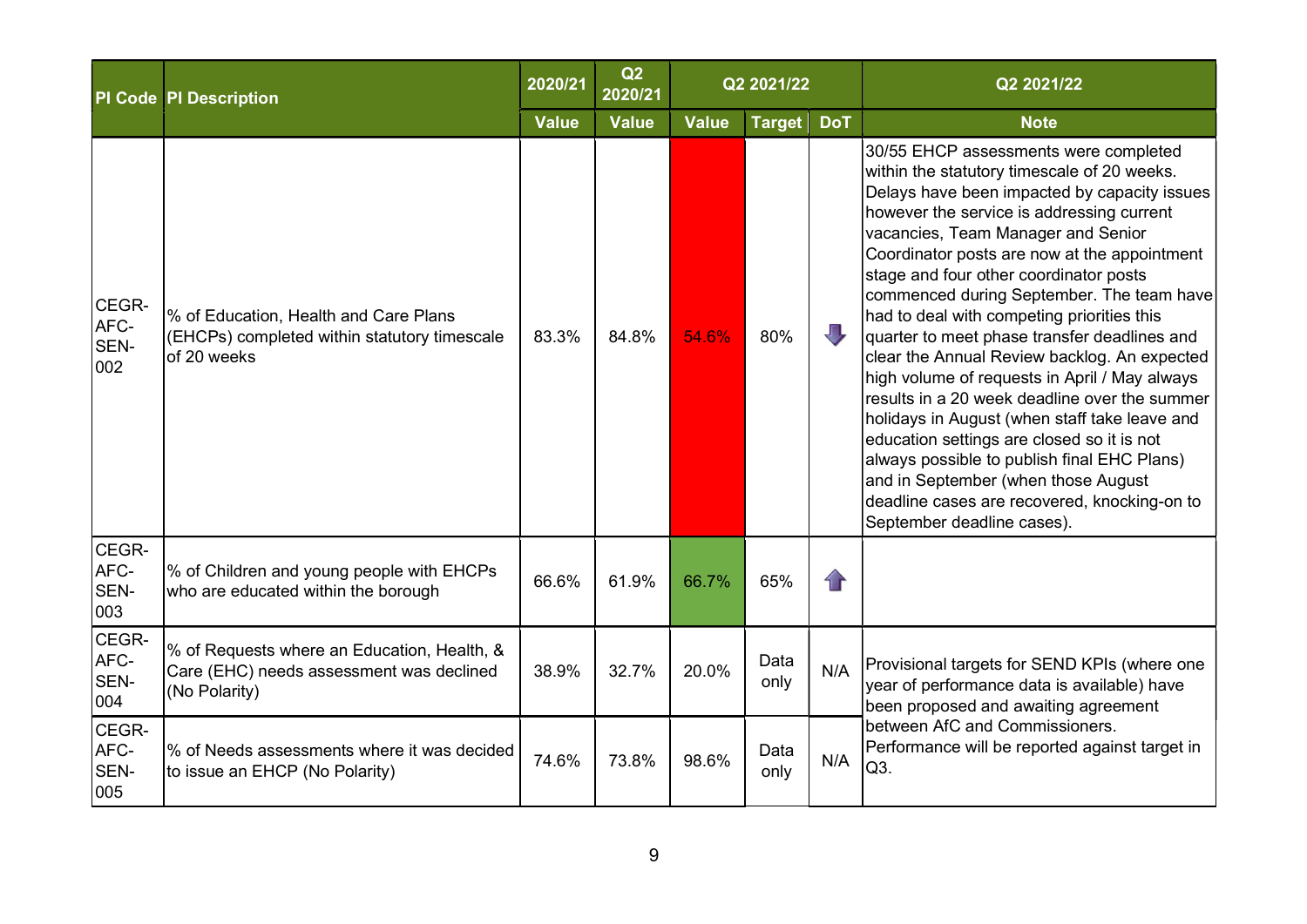|                              | <b>PI Code PI Description</b>                                                                                                        | 2020/21      | Q2<br>2020/21 |              | Q2 2021/22    |                   | Q2 2021/22                                                                                                                                                                                                                                |
|------------------------------|--------------------------------------------------------------------------------------------------------------------------------------|--------------|---------------|--------------|---------------|-------------------|-------------------------------------------------------------------------------------------------------------------------------------------------------------------------------------------------------------------------------------------|
|                              |                                                                                                                                      | <b>Value</b> | <b>Value</b>  | <b>Value</b> | <b>Target</b> | <b>DoT</b>        | <b>Note</b>                                                                                                                                                                                                                               |
| CEGR-<br>AFC-<br>SEN-<br>006 | % of New EHCPs assessed to be good or<br>better                                                                                      | 82.04%       | 11.11%        | 100%         | 60%           | $\curvearrowleft$ | Only one new EHCP was audited in Q2 but<br>average scaling score was good.                                                                                                                                                                |
| CEGR-<br>AFC-<br>SEN-<br>007 | % of Amended EHCPs judged to be good or<br>better                                                                                    | 82.0%        | 82.9%         | 83.5%        | Data<br>only  |                   | Provisional targets for SEND KPIs (where one<br>year of performance data is available) have<br>been proposed and awaiting agreement                                                                                                       |
| CEGR-<br>AFC-<br>SEN-<br>008 | % of Parents and carers who are satisfied with<br>their involvement in agreeing their child's<br><b>EHCP</b> and with the end result | 80.8%        | 100%          | 76.9%        | Data<br>only  | JT,               | between AfC and Commissioners.<br>Performance will be reported against target in<br>Q3.                                                                                                                                                   |
| CEGR-<br>AFC-<br>SEN-<br>009 | % of Annual reviews of EHCPs held within the<br>statutory timescale (12 months)                                                      | N/A          | N/A           | 34.2%        | Data<br>only  | N/A               | Data for this KPI has only been available from<br>Q1 2021-22. Targets will be proposed as part<br>of the annual refresh and reported in Q1 2022-<br>23.                                                                                   |
| CEGR-<br>AFC-<br>SEN-<br>010 | % of Annual review decisions made within 4<br>weeks                                                                                  | 49.4%        | N/A           | 43.7%        | Data<br>only  | N/A               |                                                                                                                                                                                                                                           |
| CEGR-<br>AFC-<br>SEN-<br>011 | % of Drafted amended EHCPs issued within 8<br>weeks of the annual review decision                                                    | 39.0%        | N/A           | 41.4%        | Data<br>only  |                   | Data for this KPI has only been available from<br>Q3 2020-21. Provisional targets for SEND<br>N/A   KPIs (where one year of performance data is<br>available) have been proposed and awaiting<br>agreement between AfC and Commissioners. |
| CEGR-<br>AFC-<br>SEN-<br>012 | % of Final amended EHCPs issued within 8<br>weeks of the draft amended EHCP                                                          | 28.1%        | N/A           | 84.6%        | Data<br>only  | N/A               |                                                                                                                                                                                                                                           |
| CEGR-<br>AFC-                | % of Parents and carers who are satisfied with<br>their engagement in the annual review of their<br>child's EHCP                     | 100%         | 100%          | 84.6%        | Data<br>only  | JП,               | Provisional targets for SEND KPIs (where one<br>year of performance data is available) have<br>been proposed and awaiting agreement                                                                                                       |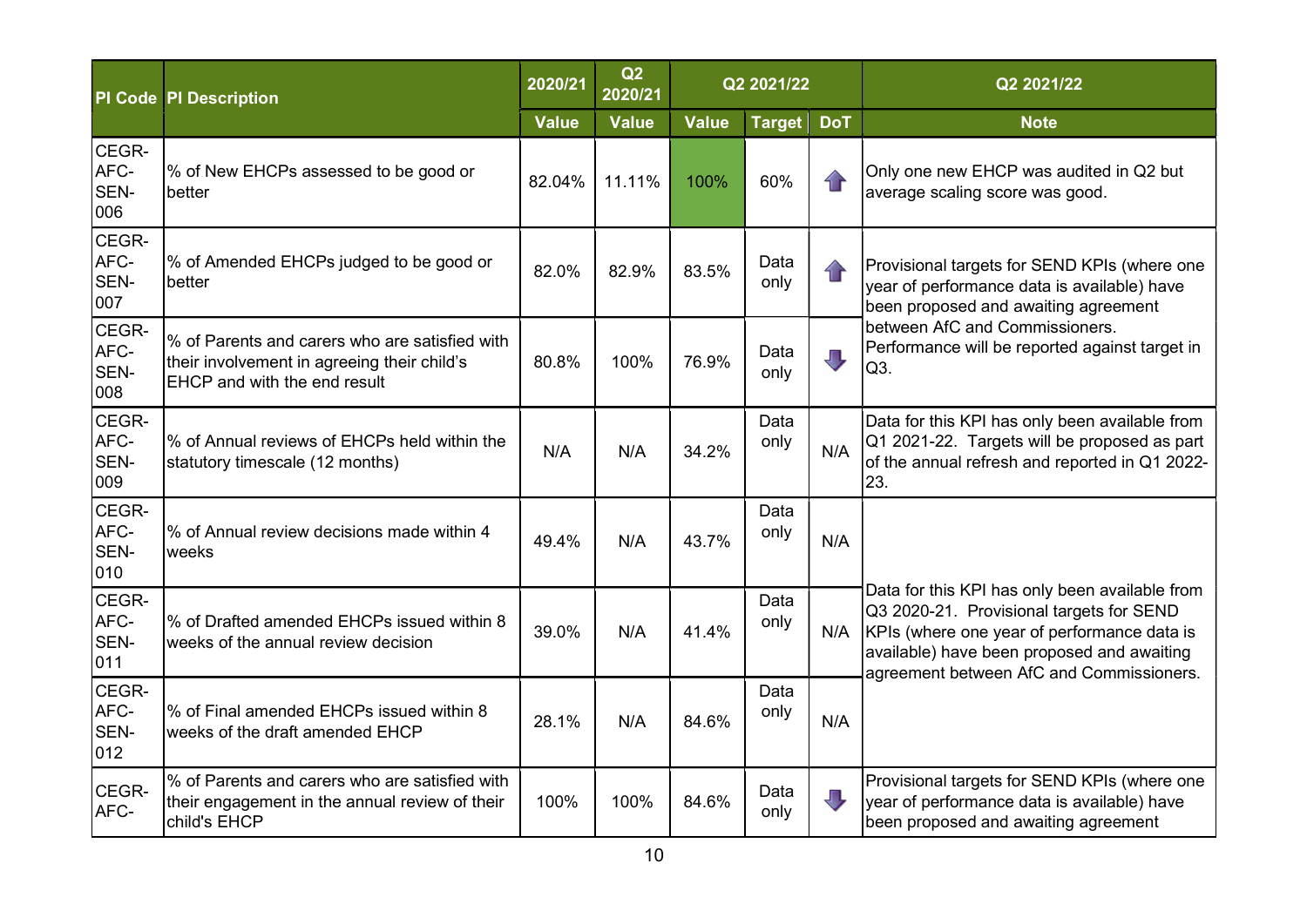|                              | <b>PI Code PI Description</b>                                                                                   | 2020/21               | Q2<br>2020/21                |              | Q2 2021/22    |            | Q2 2021/22                                                                                                                                                                                                                                                                                                                                                                                                                                                                                          |
|------------------------------|-----------------------------------------------------------------------------------------------------------------|-----------------------|------------------------------|--------------|---------------|------------|-----------------------------------------------------------------------------------------------------------------------------------------------------------------------------------------------------------------------------------------------------------------------------------------------------------------------------------------------------------------------------------------------------------------------------------------------------------------------------------------------------|
|                              |                                                                                                                 | <b>Value</b>          | <b>Value</b>                 | <b>Value</b> | <b>Target</b> | <b>DoT</b> | <b>Note</b>                                                                                                                                                                                                                                                                                                                                                                                                                                                                                         |
| SEN-<br>013                  |                                                                                                                 |                       |                              |              |               |            | between AfC and Commissioners.<br>Performance will be reported against target in<br>Q3.                                                                                                                                                                                                                                                                                                                                                                                                             |
| CEGR-<br>AFC-<br>SEN-<br>014 | % of Children and Young people who are<br>satisfied with their engagement in the annual<br>review of their EHCP | 80.65%                | 100%                         | 0%           | Data<br>only  | J          | No response received this quarter as CYP<br>survey currently closed due to issues around<br>consent. Provisional targets for SEND KPIs<br>(where one year of performance data is<br>available) have been proposed and awaiting<br>agreement between AfC and Commissioners.<br>Performance will be reported against target in<br>Q3.                                                                                                                                                                 |
| CEGR-<br>AFC-<br>SEN-<br>015 | % of Next Steps interviews delivered to SEND<br>learners by the end of Year 11                                  | N/A<br>Revised<br>KPI | N/A<br>Revised<br><b>KPI</b> | 31.2%        | Data<br>only  |            | Measure is reported cumulatively through the<br>year. Next Steps in 2021/22 are now delivered<br>as an integral part of EHCP annual reviews in<br>Years 9 and 11 and offered as a 1 to 1<br>interview to EHCP and SEN Support learners<br>N/A   in Year 10. 91 next steps interviews were<br>offered from a cohort of 292. The definition of<br>this KPI was amended and data provided from<br>Q1 2021-22. Targets will be proposed as part<br>of the annual review and reported in Q1 2022-<br>23. |
| CEGR-<br>AFC-<br>SEN-<br>016 | % of Parental appeals to the SEND Tribunal<br>that are agreed in favour of the local authority                  | 25%                   | 100%                         | 50%          | Data<br>only  | 毋          | This KPI is information only with no target to be<br>set.                                                                                                                                                                                                                                                                                                                                                                                                                                           |
| CEGR-<br>AFC-SF-<br>002      | % of Under 5's in reach area (each locality<br>named) registered with their children centre                     | 47.8%                 | 53.6%                        | 44.2%        | 67%           | JI,        | 5,477 children registered from a target of<br>12,401. The decrease in registrations over the<br>last 18 months is a reflection of the effect of<br>the Covid-19 pandemic. Children's Centre<br>premises were closed for a considerable<br>amount of time, and when they re-opened it                                                                                                                                                                                                                |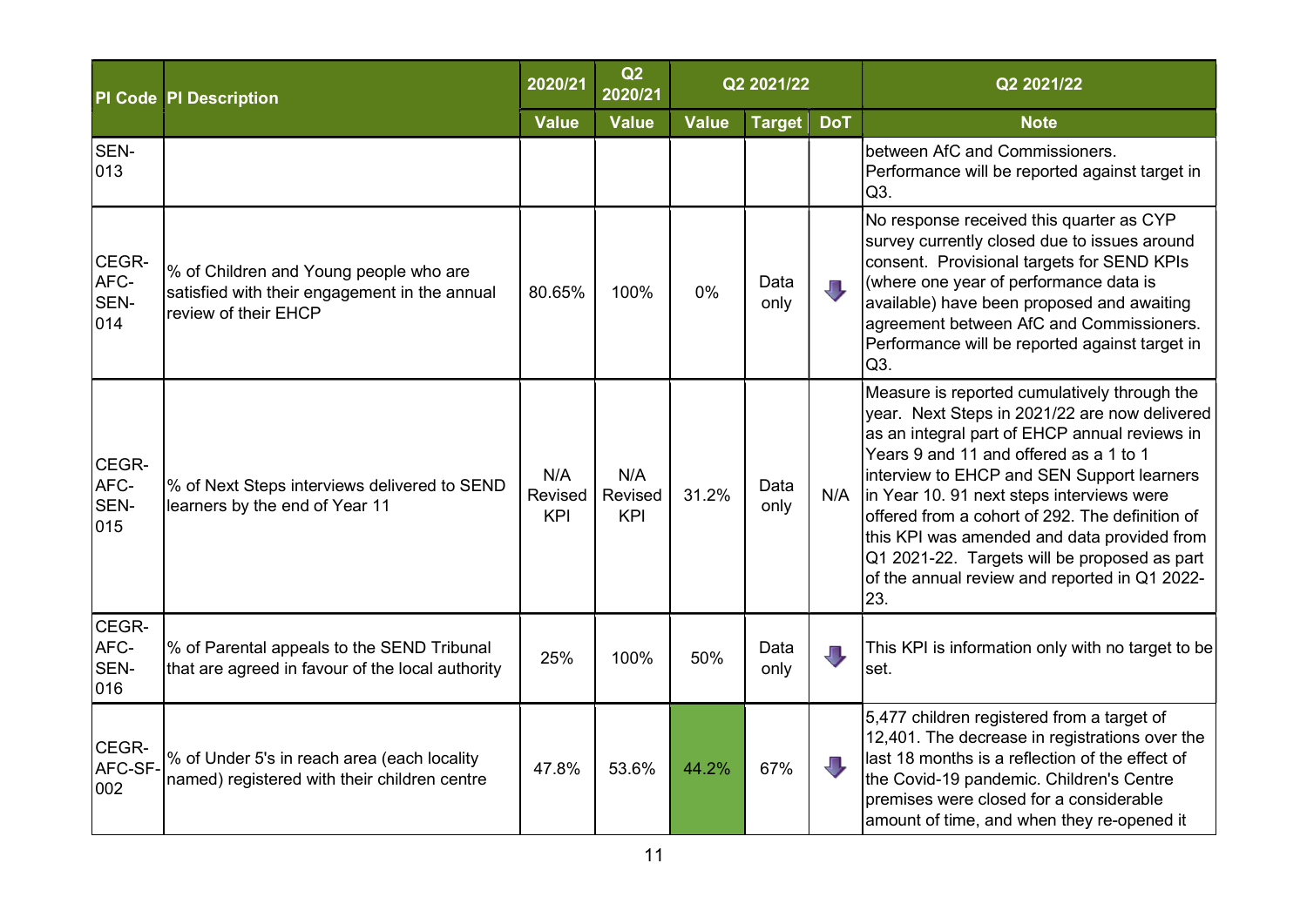|                         | <b>PI Code PI Description</b>                                                                                                                            | 2020/21      | Q2<br>2020/21 | Q2 2021/22   |               |            | Q2 2021/22                                                                                                                                                                                                                                                                                                                                                                                                                                                                                                                                |
|-------------------------|----------------------------------------------------------------------------------------------------------------------------------------------------------|--------------|---------------|--------------|---------------|------------|-------------------------------------------------------------------------------------------------------------------------------------------------------------------------------------------------------------------------------------------------------------------------------------------------------------------------------------------------------------------------------------------------------------------------------------------------------------------------------------------------------------------------------------------|
|                         |                                                                                                                                                          | <b>Value</b> | <b>Value</b>  | <b>Value</b> | <b>Target</b> | <b>DoT</b> | <b>Note</b>                                                                                                                                                                                                                                                                                                                                                                                                                                                                                                                               |
|                         |                                                                                                                                                          |              |               |              |               |            | was with limited capacity. Although provision<br>was placed online (Facebook) as much as<br>possible, users did not need to be registered in<br>order to access this. The registration process<br>was moved online, and while this has<br>generated some registrations, it is very low<br>compared to the numbers gained when<br>families attend the centres in person. Centres<br>have recently been able to extend their in<br>person provision, and the number of<br>registrations has shown a slight increase over<br>the last month. |
| CEGR-<br>AFC-SF-<br>003 | % of Families identified within the<br>Strengthening Families initiative who are<br>deemed to be 'turned around' at time payment<br>claims are submitted | 100%         | 55.6%         | 77.3%        | 50%           | $\bigcap$  |                                                                                                                                                                                                                                                                                                                                                                                                                                                                                                                                           |

# Environment, Sustainability, Culture and Sports Services Cttee

|                       | <b>PI Code PI Description</b>                                            | 2020/21      | Q2<br>2020/21    |              | Q2 2021/22 |     | Q2 2021/22  |
|-----------------------|--------------------------------------------------------------------------|--------------|------------------|--------------|------------|-----|-------------|
|                       |                                                                          | <b>Value</b> | <b>Value</b>     | <b>Value</b> | Target DoT |     | <b>Note</b> |
| ECSR-<br>CLLS-<br>001 | Physical visits to library sites rate (per<br>1,000 population)          | 296          | 132              | 790          | 379        | 介   |             |
| ECSR-<br>CLLS-<br>003 | % of All library reservation requests<br>supplied within 7 calendar days | 88%          | Not<br>available | 80%          | 75%        | N/A |             |
| ECSR-<br>CLLS-<br>004 | Electronic / virtual visits to libraries (rate<br>per 1,000 population)  | 1,830        | 754              | 1,104        | 943        | 介   |             |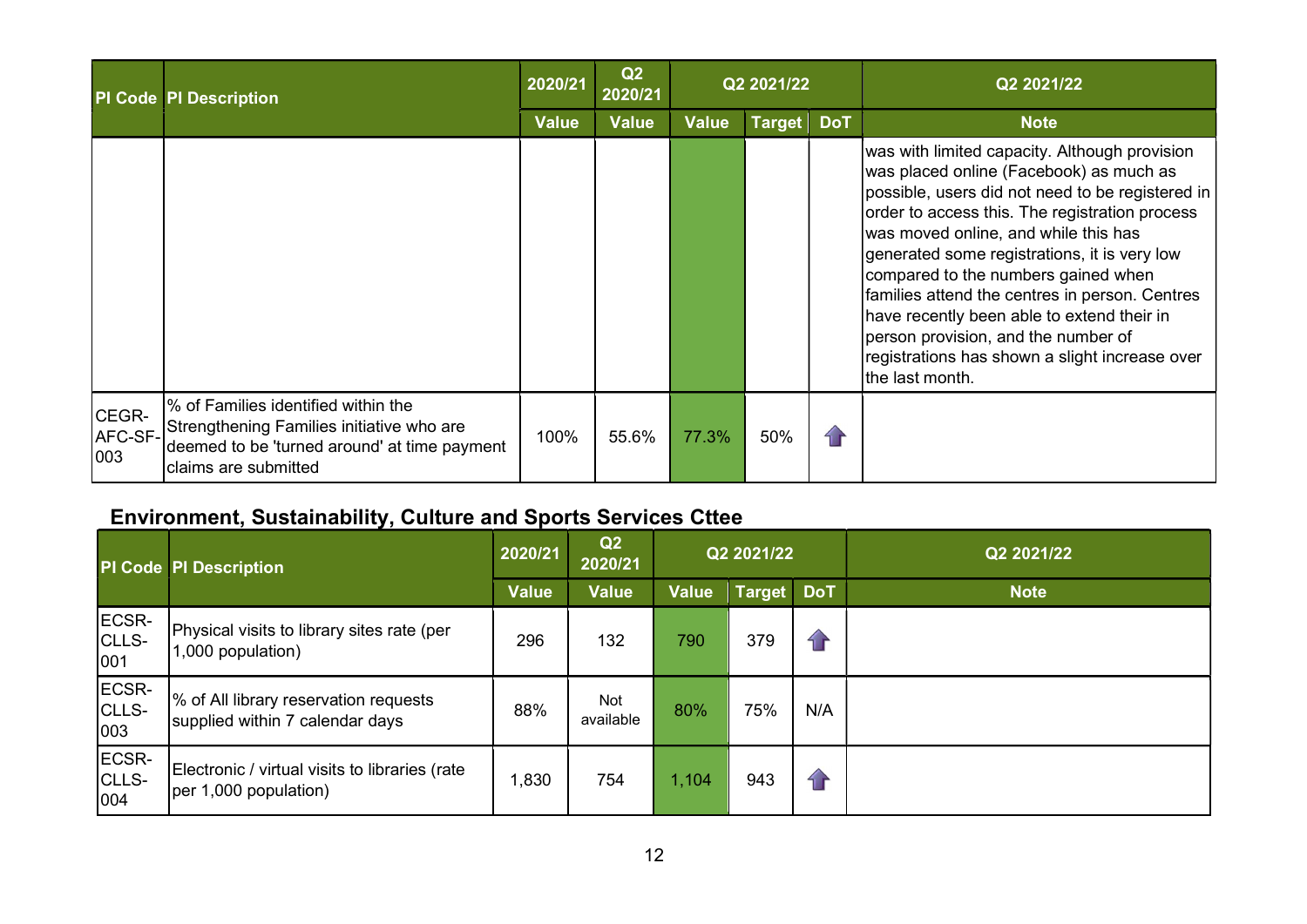|                       | <b>PI Code PI Description</b>                                                                                            | 2020/21      | Q2<br>2020/21 |              | Q2 2021/22    |                         | Q2 2021/22                                                                                                                                                                                                                                                                                                                                                                                                                                                                                                                                                                                                                                                                                                                                             |
|-----------------------|--------------------------------------------------------------------------------------------------------------------------|--------------|---------------|--------------|---------------|-------------------------|--------------------------------------------------------------------------------------------------------------------------------------------------------------------------------------------------------------------------------------------------------------------------------------------------------------------------------------------------------------------------------------------------------------------------------------------------------------------------------------------------------------------------------------------------------------------------------------------------------------------------------------------------------------------------------------------------------------------------------------------------------|
|                       |                                                                                                                          | <b>Value</b> | <b>Value</b>  | <b>Value</b> | <b>Target</b> | <b>DoT</b>              | <b>Note</b>                                                                                                                                                                                                                                                                                                                                                                                                                                                                                                                                                                                                                                                                                                                                            |
| ECSR-<br>CLLS-<br>005 | Number of new eLibrary members                                                                                           | 5,551        | 3,587         | 1,285        | 1,500         | $\overline{\mathbb{L}}$ | Has slowed due to the increase in physical visits<br>but also because one of our popular resources,<br>Pressreader, unexpectedly no longer allows us<br>to collect these figures showing new users<br>signing up to the service.                                                                                                                                                                                                                                                                                                                                                                                                                                                                                                                       |
| ECSR-<br>CLLS-<br>008 | Number of library issues (hard copy) (per<br>1,000 population)                                                           | N/A          | N/A           | 2,314        | 813           | N/A                     |                                                                                                                                                                                                                                                                                                                                                                                                                                                                                                                                                                                                                                                                                                                                                        |
| ECSR-<br>CLLS-<br>009 | Number of electronic library issues (per<br>1,000 population)                                                            | N/A          | N/A           | 513          | 212           | N/A                     |                                                                                                                                                                                                                                                                                                                                                                                                                                                                                                                                                                                                                                                                                                                                                        |
| ECSR-<br>CLLS-<br>011 | Total Social Media reach (including<br>Facebook reach, Twitter impressions, Blog<br>views and more) per 1,000 population | N/A          | N/A           | 1,955        | 3,172         | N/A                     | Social media engagement still depressed by the<br>events and activities programmes not running.<br>We expected more of them to be physically back<br>earlier than autumn. Has also slowed as<br>physical visits have recovered.                                                                                                                                                                                                                                                                                                                                                                                                                                                                                                                        |
| ECSR-<br>CPL-<br>008  | Total number of participants in Arts<br>Programmes                                                                       | 8,966        | 5,911         | 3,654        | 5,083         | U                       | The target set for the numbers of participants<br>within Arts programmes for the 2021/22 year is<br>an ambitious one which reflects the service's<br>desire to encourage residents and visitors back<br>to Arts programmes. We are still carrying the<br>reduction in attendance reported from Q1, which<br>was associated with delays to the Government<br>Roadmap in Spring 2021. Whilst government<br>restrictions may have ceased, there is still a<br>reluctance among a substantial number of<br>residents and visitors to attend indoor classes<br>and events. Despite this, performance in Q2<br>was closer to target and we expect to see a<br>continued improvement in the position as the<br>year progresses, assuming there are no further |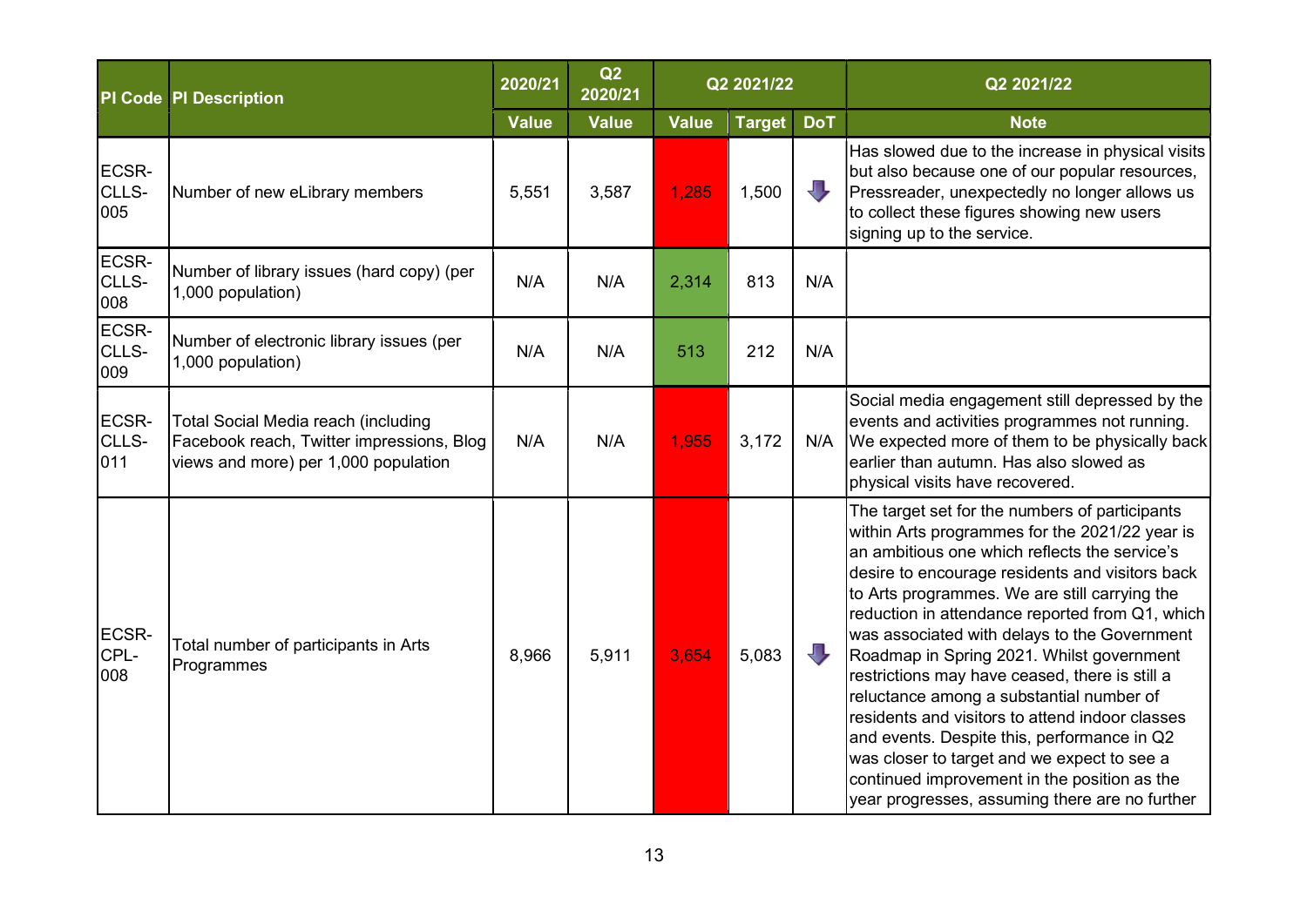|                             | <b>PI Code PI Description</b>                                                           | 2020/21      | Q2<br>2020/21 |               | Q2 2021/22    |                   | Q2 2021/22                                                                                                                                                                                                                                                                                                                                                                                                                                                                                                                                                                                                                                                                                                                                                                                                                                                       |
|-----------------------------|-----------------------------------------------------------------------------------------|--------------|---------------|---------------|---------------|-------------------|------------------------------------------------------------------------------------------------------------------------------------------------------------------------------------------------------------------------------------------------------------------------------------------------------------------------------------------------------------------------------------------------------------------------------------------------------------------------------------------------------------------------------------------------------------------------------------------------------------------------------------------------------------------------------------------------------------------------------------------------------------------------------------------------------------------------------------------------------------------|
|                             |                                                                                         | <b>Value</b> | <b>Value</b>  | <b>Value</b>  | <b>Target</b> | <b>DoT</b>        | <b>Note</b>                                                                                                                                                                                                                                                                                                                                                                                                                                                                                                                                                                                                                                                                                                                                                                                                                                                      |
|                             |                                                                                         |              |               |               |               |                   | restrictions or significant changes in public<br>attitude to events and activities.                                                                                                                                                                                                                                                                                                                                                                                                                                                                                                                                                                                                                                                                                                                                                                              |
| <b>ECSR-</b><br>CPL-<br>009 | Number of visitors to Orleans House<br>Gallery                                          | 9,123        | 5,243         | 11,193        | 13,125        | $\mathbf{r}$      | The pattern of onsite visiting has become<br>disrupted following lifting of lockdown<br>restrictions and it is more difficult to predict<br>visitor behaviours and therefore targets. The<br>summer period is usually a busy period for<br>Orleans, but a combination of a wet summer<br>and continued reluctance of people to choose<br>indoor and covered attractions will have had an<br>impact. Recent findings of Visit Britain's Covid<br>19 survey confirm that of all tracked metrics<br>indoor activities, like visiting art galleries, have<br>been the most likely to attract lowest<br>engagement compared to normal. As attitudes<br>change, with confidence in visiting indoor<br>venues, we expect to return to previous visiting<br>patterns. In the meantime, we are developing<br>outdoor events and promoting the gallery as a<br>safe space. |
| <b>ECSR-</b><br>CWR-<br>001 | % of Household waste sent for reuse,<br>recycling, and composting (cumulative)<br>(1QA) | 40.4%        | 38.9%<br>(Q1) | 40.0%<br>(Q1) | 45.5%         | $\left\{ \right.$ | The target is consistent with pre Covid levels of<br>performance, so it has not been adjusted to<br>reflect changes in behaviours experienced<br>during the pandemic. Even so, Q1 2021/22<br>performance represents a 2.8% increase<br>compared to Q1 2020/21 when adverse Covid<br>impacts were at their greatest. Compared to Q1<br>2020/21, there was little change in levels of<br>household waste, dry recycling increased by 2%<br>and combined food and garden waste recycling<br>increased by 19%.                                                                                                                                                                                                                                                                                                                                                       |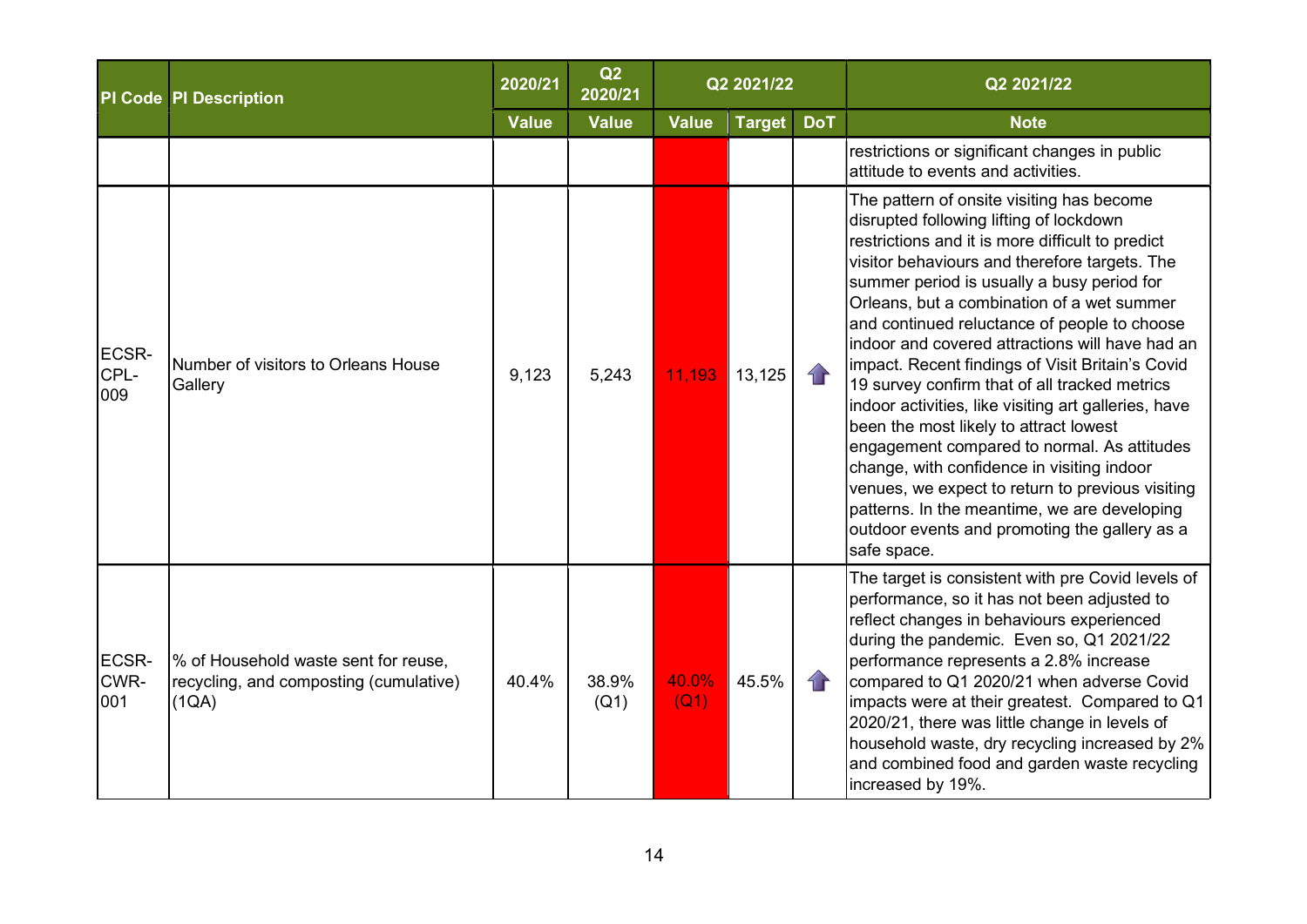|                      | <b>PI Code PI Description</b>                                                                   | 2020/21           | Q2<br>2020/21     |              | Q2 2021/22    |               | Q2 2021/22                                                                                                                                                                                                                                                                                                                                                                                                                                                                                                                                                                                                            |
|----------------------|-------------------------------------------------------------------------------------------------|-------------------|-------------------|--------------|---------------|---------------|-----------------------------------------------------------------------------------------------------------------------------------------------------------------------------------------------------------------------------------------------------------------------------------------------------------------------------------------------------------------------------------------------------------------------------------------------------------------------------------------------------------------------------------------------------------------------------------------------------------------------|
|                      |                                                                                                 | <b>Value</b>      | <b>Value</b>      | <b>Value</b> | <b>Target</b> | <b>DoT</b>    | <b>Note</b>                                                                                                                                                                                                                                                                                                                                                                                                                                                                                                                                                                                                           |
| ECSR-<br>CWR-<br>002 | Domestic food waste recycled as % of total<br>household waste (cumulative) (1QA)                | 3.7%              | 3.6%<br>(Q1)      | 4.5%<br>(Q1) | 4.5%          | $\mathcal{L}$ |                                                                                                                                                                                                                                                                                                                                                                                                                                                                                                                                                                                                                       |
| ECSR-<br>CWR-<br>005 | Reports about non collection of waste per<br>100,000 bins collected (cumulative)<br>(Minimise)  | N/A<br><b>NEW</b> | N/A<br><b>NEW</b> | 148.9        | 42            |               | Within this period the collection services<br>suffered a detrimental impact from significant<br>resource absence within the Serco contract,<br>through a combination of Covid 19 isolation<br>requirements and driver shortage affecting<br>service deployment. Agency staff were utilised<br>$\left $ as a replacement resource although some<br>unfamiliarity of collection rounds inevitably<br>contributed to missed collections. Contractual<br>performance issues are addressed through the<br>contract management framework and the figure<br>provided is reflective of an average for the<br>reported period. |
| ECSR-<br>CWR-<br>011 | % of reported missed waste collections<br>cleared within contractual timescales<br>(cumulative) | 48.2%             | 24%               | 57.3%        | 95%           |               | Although a marked improvement on Q1, and<br>higher than Q2 and year-end 2020/21, the<br>collection services continued to suffer a<br>detrimental impact from significant resource<br>absence within the Serco contract and affecting<br>service deployment. Contractual performance<br>issues are addressed through the contract<br>management framework and the figure provided<br>is reflective of an average for the reported<br>period.                                                                                                                                                                           |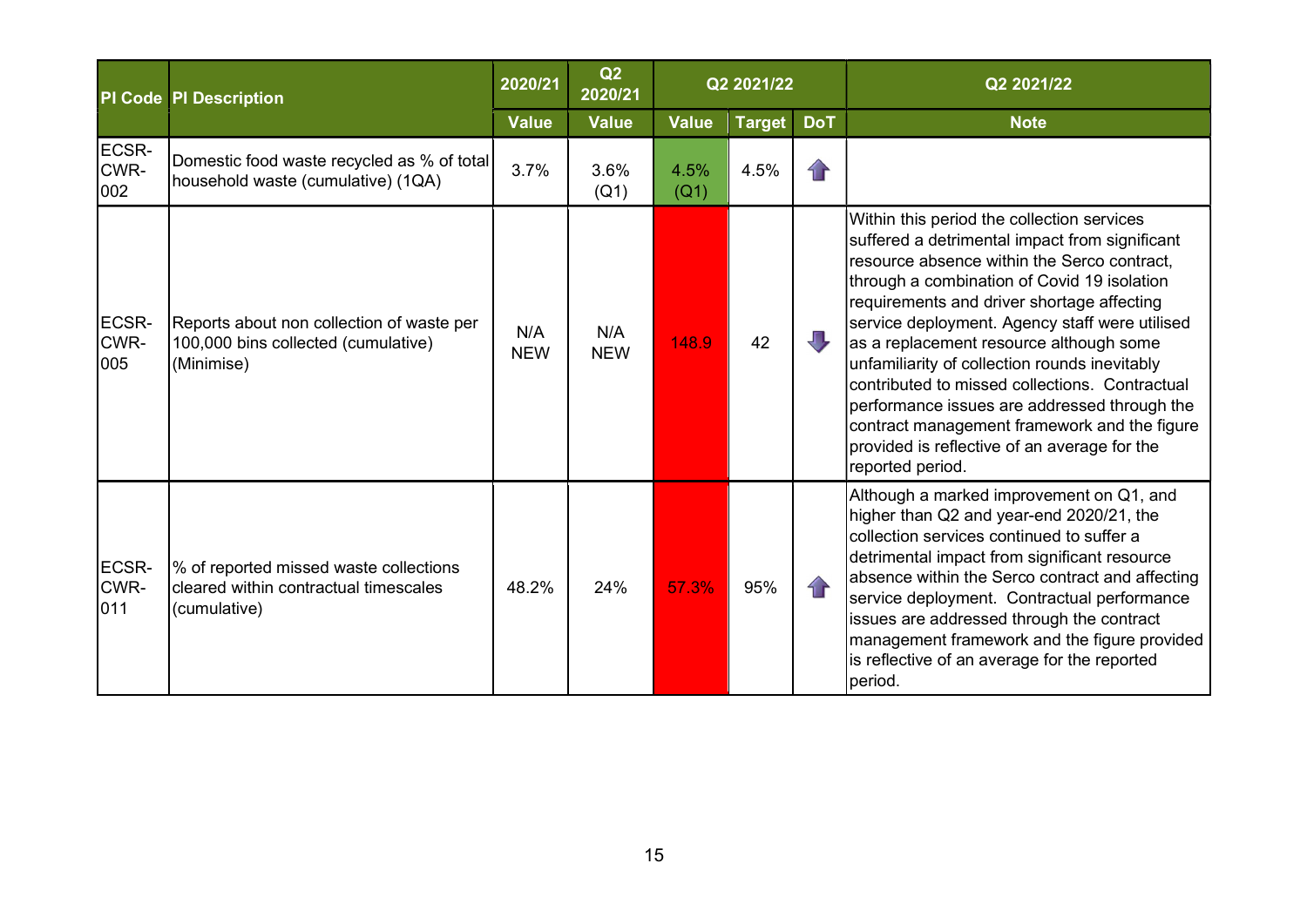|                      | <b>PI Code PI Description</b>                                                                  | 2020/21      | Q2<br>2020/21 |                  | Q2 2021/22            |            | Q2 2021/22                                                                                                                                                                                                                                                                                                                                                               |
|----------------------|------------------------------------------------------------------------------------------------|--------------|---------------|------------------|-----------------------|------------|--------------------------------------------------------------------------------------------------------------------------------------------------------------------------------------------------------------------------------------------------------------------------------------------------------------------------------------------------------------------------|
|                      |                                                                                                | <b>Value</b> | <b>Value</b>  | <b>Value</b>     | <b>Target</b>         | <b>DoT</b> | <b>Note</b>                                                                                                                                                                                                                                                                                                                                                              |
| ECSR-<br>CWR-<br>007 | % of Local Authority Collected Waste<br>(LACW) recycled (cumulative) (1QA)                     | 40.7%        | 38.9%<br>(Q1) | 39.9%<br>(Q1)    | Data<br>Only          |            | Q1 2021/22 performance represents a 2.6%<br>increase compared to Q1 2020/21 when<br>adverse Covid impacts were at their greatest.<br>Compared to Q1 2020/21, overall levels of<br>collected waste increased by 3%, recycling<br>increased by 5% and residual waste only<br>increased by 1%.                                                                              |
| ECSR-<br>CWR-<br>008 | KG household waste per household<br>(cumulative) (Minimise) (1QA)                              | 934.5        | 229.2<br>(Q1) | 228.6<br>(Q1)    | 220                   | $\bigcap$  |                                                                                                                                                                                                                                                                                                                                                                          |
| ECSR-<br>CWR-<br>009 | Net carbon impact of waste collection<br>service (Minimise) (1QA)                              | N/A          | N/A           | $-0.195$<br>(Q1) | To<br>follow<br>in Q3 | N/A        | This represents tonnes CO2eq per tonne of<br>waste managed; the result was calculated by<br>using the updated version of the Mayor of<br>London's 'Ready Reckoner' carbon calculation<br>tool. The 2021-22 targets are being<br>recalculated using this recently updated tool and<br>will be available for Q3 reporting.                                                 |
| ECSR-<br>CWR-<br>012 | Number of Street Cleansing reports /<br>requests for service (cumulative)<br>(Minimise)        | 905          | 439           | 703              | 444                   | JТ,        | The indicated increase in reports versus the<br>same period last year is most likely due to the<br>change in behaviours and movement of<br>residents returning to work environments having<br>been previously required to work from home.<br>In addition, the impact of an increase of on-<br>street hospitality activity may have also<br>contributed to this increase. |
| ECSR-<br>CWR-<br>013 | % of Public streets with acceptably low<br>levels of detritus accumulations after<br>cleansing | 99%          | 99%           | 96%              | 97.5%                 | J          | Detritus levels during this period have been<br>impacted by a significant increase in inclement<br>weather during this period. Q2 for 2021/22 has<br>been subject to higher than usual levels of<br>heavy rain and winds, with accumulation of<br>materials on streets.                                                                                                  |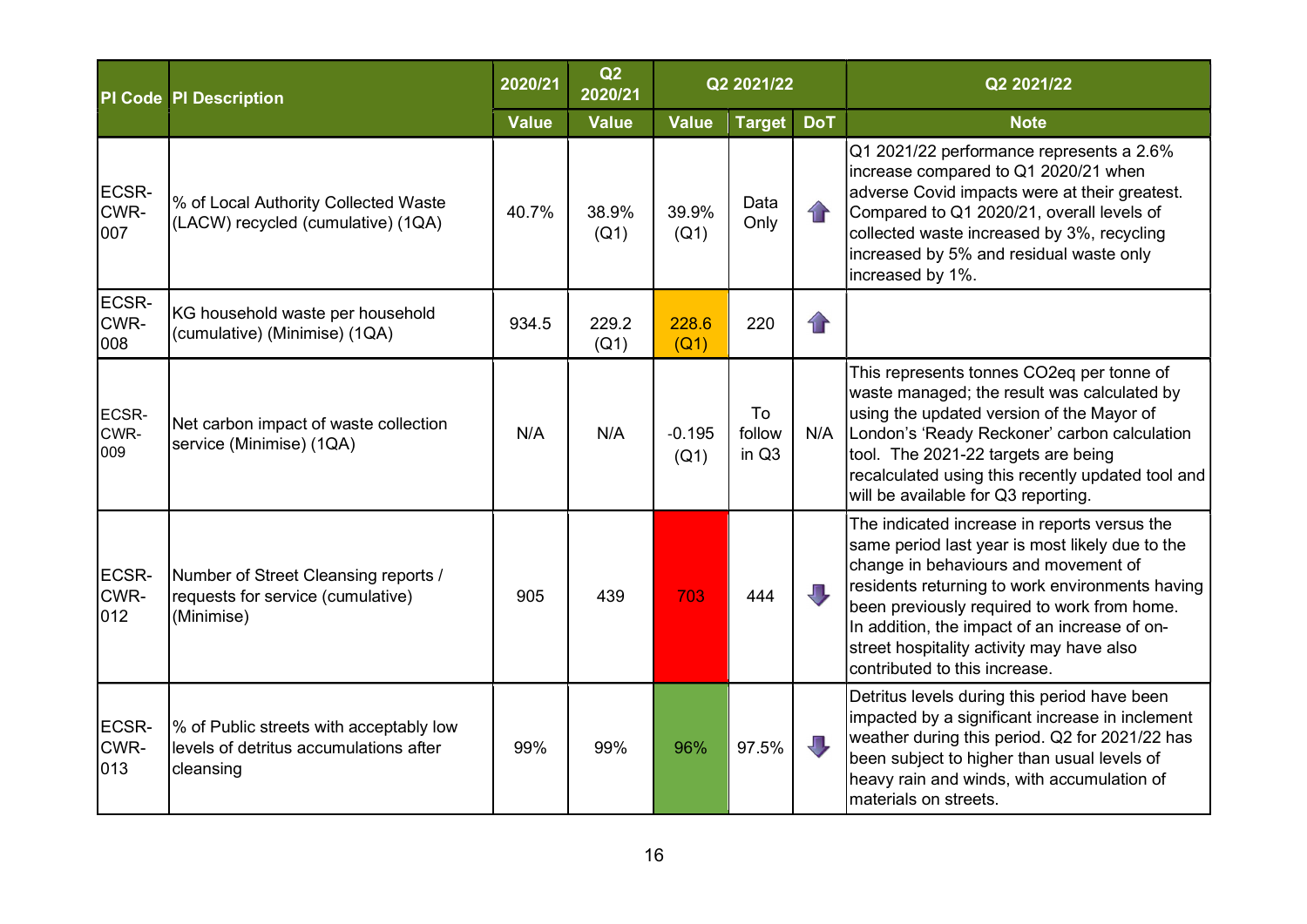|                      | <b>PI Code PI Description</b>                                                                                                                                       | 2020/21      | Q2<br>2020/21 |              | Q2 2021/22    |                         | Q2 2021/22                                                                                                                                                                                                                                                                                                                                                                                                       |
|----------------------|---------------------------------------------------------------------------------------------------------------------------------------------------------------------|--------------|---------------|--------------|---------------|-------------------------|------------------------------------------------------------------------------------------------------------------------------------------------------------------------------------------------------------------------------------------------------------------------------------------------------------------------------------------------------------------------------------------------------------------|
|                      |                                                                                                                                                                     | <b>Value</b> | <b>Value</b>  | <b>Value</b> | <b>Target</b> | <b>DoT</b>              | <b>Note</b>                                                                                                                                                                                                                                                                                                                                                                                                      |
| ECSR-<br>CWR-<br>003 | % of Public streets with acceptably low<br>levels of litter after cleansing                                                                                         | 99.0%        | 97.7%         | 98%          | 98%           | $\mathbf{r}$            |                                                                                                                                                                                                                                                                                                                                                                                                                  |
| ECSR-<br>HOS-<br>005 | Total number of fly-tipping enforcements<br>(Number of penalty notices and warning<br>letters issued to addresses) (No Polarity)                                    | 1,336        | 358           | 723          | Data<br>only  | <b>No</b><br>trend      |                                                                                                                                                                                                                                                                                                                                                                                                                  |
| ECSR-<br>HOS-<br>006 | Total number of fly-tipping incidents<br>identified by or reported to the Council<br>(cumulative) (No Polarity)                                                     | 2,216        | 1,147         | 1,422        | Data<br>only  | <b>No</b><br>trend      |                                                                                                                                                                                                                                                                                                                                                                                                                  |
| ECSR-<br>CWR-<br>004 | Average time (days) taken to clear a<br>reported fly-tip (1QA) (Minimise)                                                                                           | 4.14         | 4.0<br>(Q1)   | 4.7<br>(Q1)  | 5             | $\overline{\mathbb{L}}$ |                                                                                                                                                                                                                                                                                                                                                                                                                  |
| ECSR-<br>ENS-<br>010 | % of Regulatory Services Partnership<br>service requests with an initial response<br>within the 'defined timescale'                                                 | 91.2%        | 81%           | 95%          | 90%           | 4F                      | The majority of service requests received by the<br>RSP relate to noise & nuisance. The number of<br>noise complaints is still greater than pre-<br>pandemic levels and the service is managing<br>the increase in complaints using existing<br>resources. Whilst the performance against the<br>KPI is good, the effectiveness of the service is<br>being affected at other points in the complaint<br>process. |
| ECSR-<br>ENS-<br>011 | Safeguarding older people – number of<br>successful physical interventions in cases<br>of residents being targeted by financial<br>scams and abuse                  | 100          | 40            | 63           | 50            | $\mathbf{r}$            |                                                                                                                                                                                                                                                                                                                                                                                                                  |
| ECSR-<br>ENS-<br>012 | Safeguarding young people – number of<br>successful physical interventions for<br>restricted sales such as knives, alcohol,<br>fireworks, tobacco, and e-cigarettes | 92           | 42            | 50           | 50            | $\mathbf{r}$            |                                                                                                                                                                                                                                                                                                                                                                                                                  |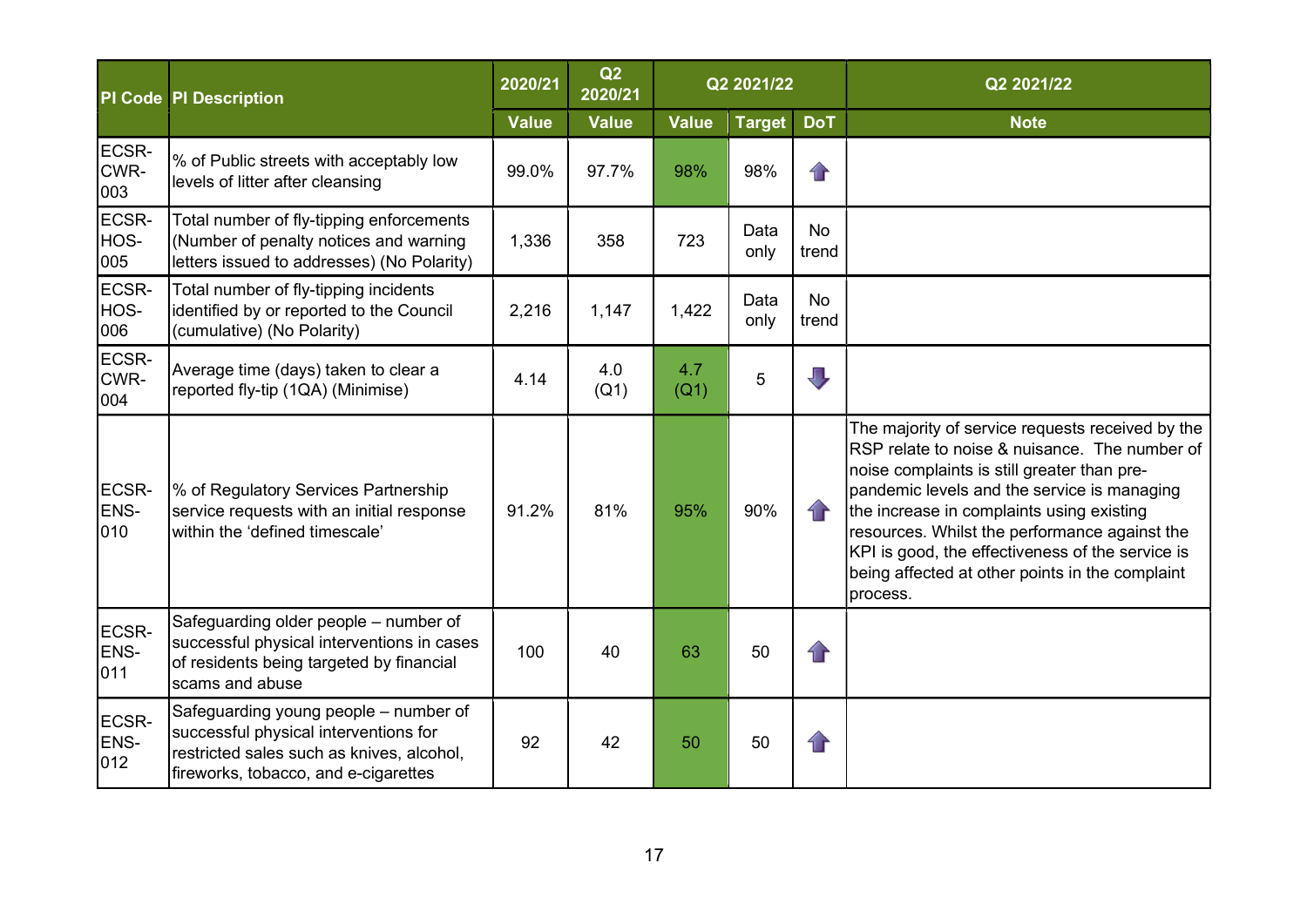|                      | <b>PI Code PI Description</b>                                                                                                                                                                            | 2020/21      | Q2<br>2020/21 |              | Q2 2021/22    |                         | Q2 2021/22                                                                                                                                                                                                                                                                                                            |
|----------------------|----------------------------------------------------------------------------------------------------------------------------------------------------------------------------------------------------------|--------------|---------------|--------------|---------------|-------------------------|-----------------------------------------------------------------------------------------------------------------------------------------------------------------------------------------------------------------------------------------------------------------------------------------------------------------------|
|                      |                                                                                                                                                                                                          | <b>Value</b> | <b>Value</b>  | <b>Value</b> | <b>Target</b> | <b>DoT</b>              | <b>Note</b>                                                                                                                                                                                                                                                                                                           |
| ECSR-<br>ENS-<br>015 | % of Alcohol and regulated entertainment<br>licences issued within 10 working days of<br>the conclusion of the 28 day consultation<br>period, excluding those that are subject to<br>a licensing hearing | 47%          | 100%          | 100%         | 95%           | m.                      | 17 New and variation applications received<br>during the quarter, 4 referred to the licensing<br>committee with representations. Of the<br>remaining 13 all notified of grant no later than 10<br>working days after the consultation period<br>closed.                                                               |
| ECSR-<br>ENS-<br>016 | % of New high-risk massage & special<br>treatment premises inspections carried out<br>within 20 working days of the premises<br>being ready to trade                                                     | N/A          | N/A           | 100%         | 95%           | N/A                     |                                                                                                                                                                                                                                                                                                                       |
| ECSR-<br>ENS-<br>024 | % of Successful contacts for positive<br>Covid-19 cases referred to the Local<br>Contact Tracing Service by the National<br><b>Test &amp; Trace service</b>                                              | N/A          | N/A           | 72%          | 50%           | N/A                     | Case tracing is becoming more challenging due<br>to the younger demographic of positive cases<br>with a substantial proportion now being under 18<br>and increasingly difficult to contact and obtain<br>meaningful information from regarding close<br>contacts and places visited during their infective<br>period. |
| ECSR-<br>P-001       | % of Major planning applications<br>processed within 13 weeks or statutory<br>timeframe                                                                                                                  | 91.7%        | 100%          | 100%         | 90%           | f                       | Reporting period is three months July-<br>September 2021 (in line with national reporting                                                                                                                                                                                                                             |
| ECSR-<br>P-002       | % of Non-Major planning applications<br>processed within 8 weeks or statutory<br>timeframe                                                                                                               | 95.5%        | 96%           | 91.6%        | 80%           | $\blacksquare$          | of planning application performance)                                                                                                                                                                                                                                                                                  |
| ECSR-<br>P-0021A     | % of Council's decisions on major and<br>non-major applications which are<br>overturned at appeal (Minimise)                                                                                             | 0.96%        | $0\%$         | 1.92%        | 2%            | $\overline{\mathbb{L}}$ |                                                                                                                                                                                                                                                                                                                       |
| ECSR-<br>P-004       | Net additional homes provided                                                                                                                                                                            | 331          | 331           | 208          | 315           | JT,                     | Result relates to 20/21 financial year (reported 6<br>months in arrears). Provisional result subject to<br>publication of the 2020/21 Authority Monitoring<br>Report.                                                                                                                                                 |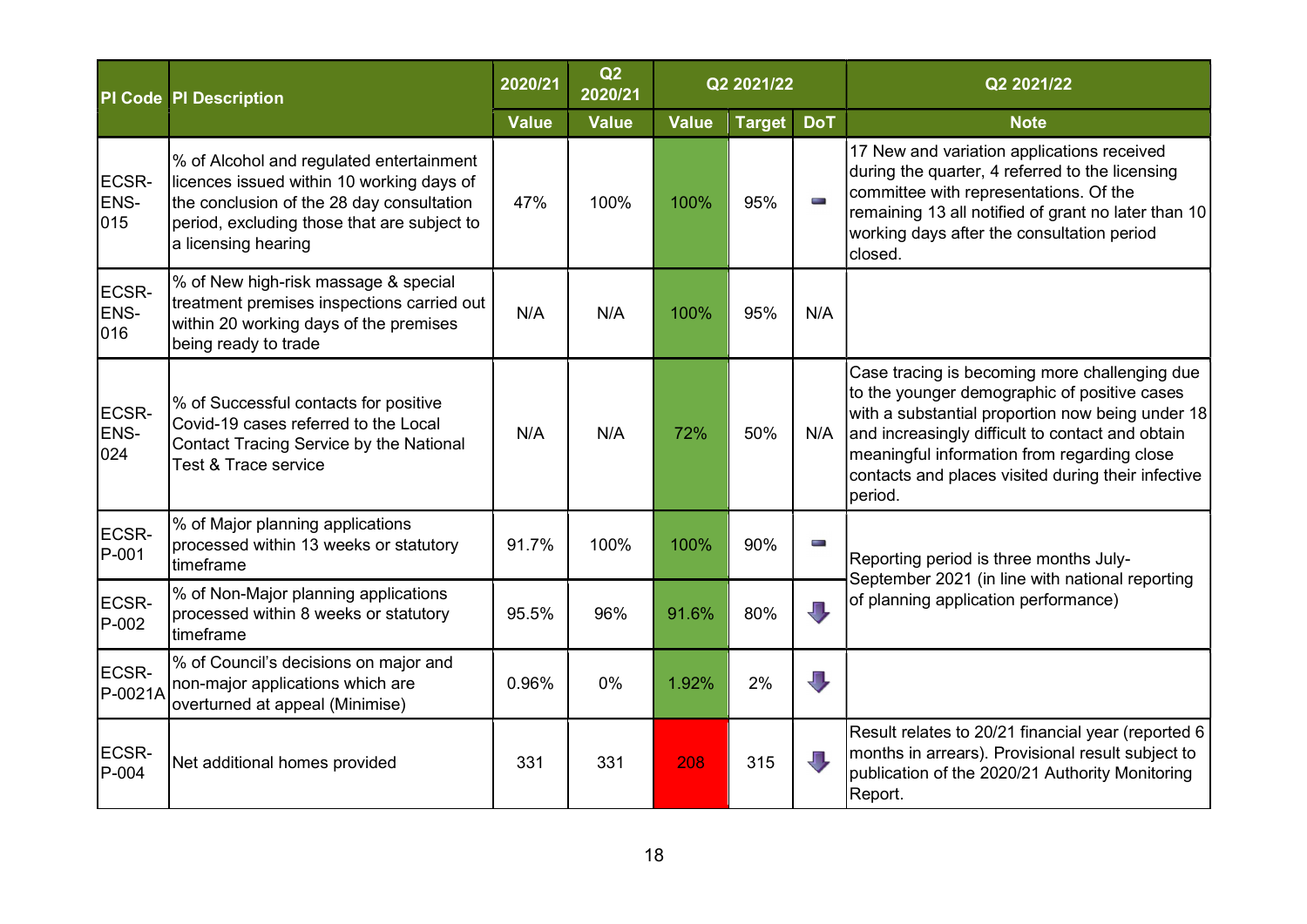| PI Code PI Description | 2020/21      | Q <sub>2</sub><br>2020/21 |              | Q2 2021/22        | Q2 2021/22                                                                                                                                                                                                                              |
|------------------------|--------------|---------------------------|--------------|-------------------|-----------------------------------------------------------------------------------------------------------------------------------------------------------------------------------------------------------------------------------------|
|                        | <b>Value</b> | <b>Value</b>              | <b>Value</b> | <b>Target DoT</b> | <b>Note</b>                                                                                                                                                                                                                             |
|                        |              |                           |              |                   | The set target is an annualised 10-year target<br>and completions vary from year to year. In<br>2020/2021, the effects of the Covid-19<br>  pandemic stalled and/or delayed some schemes  <br>that would have otherwise been completed. |

#### Finance, Policy and Resources Cttee

|                        | <b>PI Code PI Description</b>                                                                                                                             | 2020/21      | Q2<br>2020/21 |              | Q2 2021/22    |                    | Q2 2021/22                                                                    |
|------------------------|-----------------------------------------------------------------------------------------------------------------------------------------------------------|--------------|---------------|--------------|---------------|--------------------|-------------------------------------------------------------------------------|
|                        |                                                                                                                                                           | <b>Value</b> | <b>Value</b>  | <b>Value</b> | <b>Target</b> | <b>DoT</b>         | <b>Note</b>                                                                   |
|                        | <b>Chief Executive's Group</b>                                                                                                                            |              |               |              |               |                    |                                                                               |
| CEGR-<br>COM-<br>002   | Total number of offers available in a period -<br><b>Business Offers Scheme</b>                                                                           | 194          | 246           | 237          | 225           | 几                  |                                                                               |
| CEGR-<br><b>CS-001</b> | Overall Crime rate (per 1,000 residents)<br>(Minimise)                                                                                                    | 58.7         | 31.14         | 29.18        | 32.2          | $1$ r              | Lowest rate of crime in London.                                               |
| CEGR-<br><b>CS-002</b> | I% Reduction in the number of callouts from<br>the police to high risk victims as identified by<br>the Multi-Agency Risk Assessment<br>Conference (MARAC) | 40.3%        | 38%           | 47.3%        | 30%           | $\left\  \right\ $ |                                                                               |
| CEGR-<br>CS-005        | Total number of reported domestic abuse<br>incidents and crimes (No Polarity)                                                                             | 2,379        | 1,189         | 963          | Data<br>only  | No<br>polarity     |                                                                               |
| CEGR-<br><b>CS-007</b> | Number of referrals into commissioned<br><b>VAWG services (Independent Domestic</b><br>Violence Advisors)                                                 | N/A<br>new   | N/A<br>new    | 218          | 200           | N/A                |                                                                               |
| CEGR-<br>EDO-<br>002   | Number of residents engaged/supported to<br>find work through the Council's employment<br>service                                                         | N/A<br>new   | N/A<br>new    | 158          | 100           | N/A                | For Q3 and 4 effort will be put in place to<br>engage in more deprived wards. |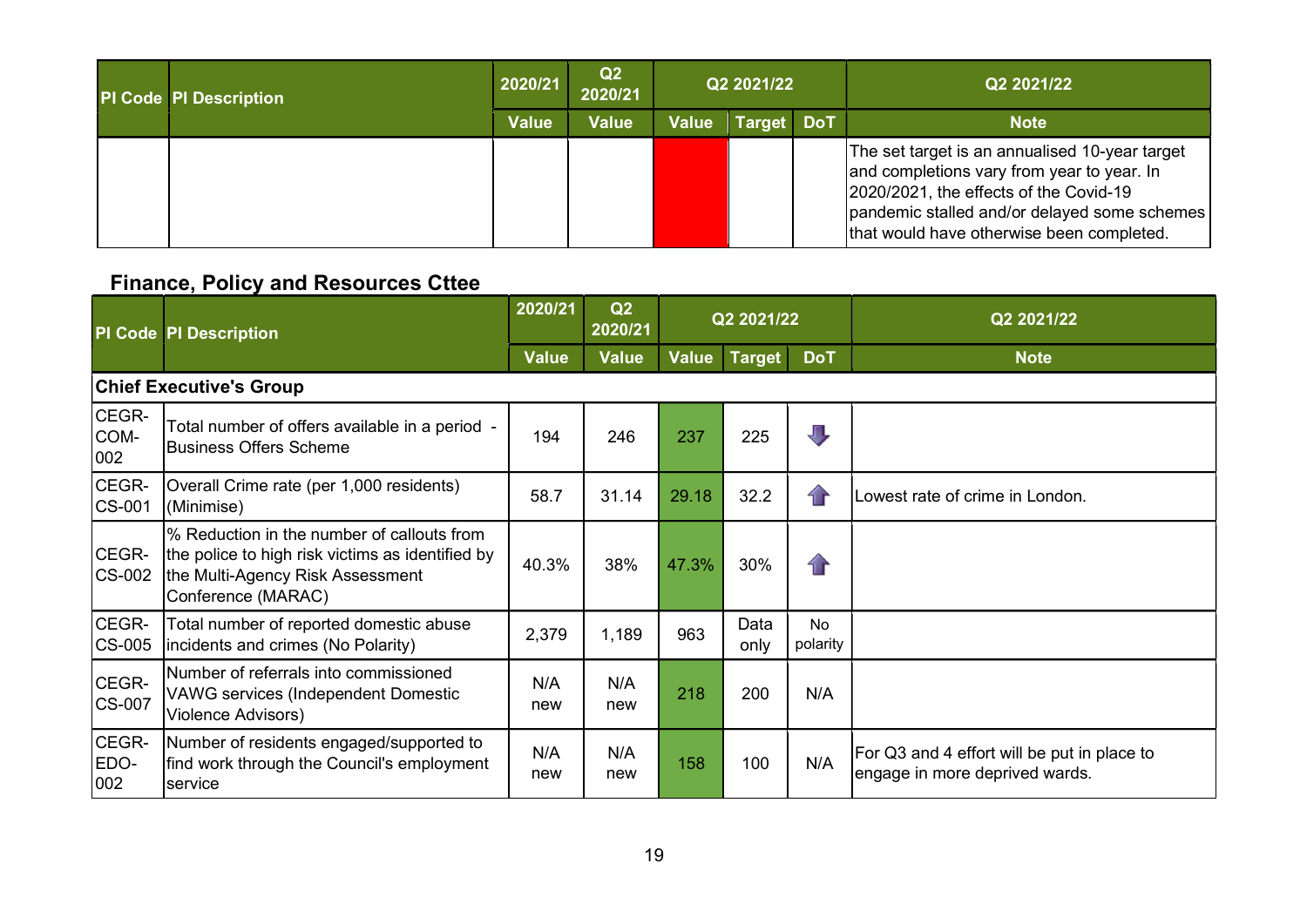|                      | <b>PI Code PI Description</b>                                                                       | 2020/21      | Q2<br>2020/21 |              | Q2 2021/22    |                   | Q2 2021/22                                                                                                                                                                                                                                                                                                                                                                                                                                                                                                                                                   |
|----------------------|-----------------------------------------------------------------------------------------------------|--------------|---------------|--------------|---------------|-------------------|--------------------------------------------------------------------------------------------------------------------------------------------------------------------------------------------------------------------------------------------------------------------------------------------------------------------------------------------------------------------------------------------------------------------------------------------------------------------------------------------------------------------------------------------------------------|
|                      |                                                                                                     | <b>Value</b> | <b>Value</b>  | <b>Value</b> | <b>Target</b> | <b>DoT</b>        | <b>Note</b>                                                                                                                                                                                                                                                                                                                                                                                                                                                                                                                                                  |
| CEGR-<br>EDO-<br>003 | Number of residents provided with a training<br>outcome through the Council's employment<br>service | N/A<br>new   | N/A<br>new    | 125          | 75            | N/A               |                                                                                                                                                                                                                                                                                                                                                                                                                                                                                                                                                              |
| CEGR-<br>EDO-<br>004 | Number of Richmond Work Match Secured<br><b>Jobs</b>                                                | N/A<br>new   | N/A<br>new    | 27           | 37            | N/A               | Whilst lower than the KPI target for Q2, there is<br>now a dedicated team in place in Richmond.<br>This re-structuring and the successful<br>recruitment of a Business Engagement and<br>Employment team (including the appointment of<br>two new officers) has already begun to address<br>the underperformance previously.<br>Additionally, a second Business Engagement<br>and Employment Officer has been appointed<br>and started in mid-October.                                                                                                       |
| CEGR-<br>RES-<br>003 | % of FOI requests completed within 20-day<br>limit                                                  | 59%          | 62%           | 77.9%        | 90%           | $\curvearrowleft$ | Following a sharp dip in performance levels<br>during March to July 2020, as the Council<br>concentrated resources toward its pandemic<br>response, recovery measures have led to a<br>steady improvement in FOI performance. This<br>dip in performance inevitably led to a backlog of<br>requests, which is being addressed alongside<br>efforts to continue to increase day to day<br>performance. It is expected that, once the<br>backlog is cleared in all areas, performance<br>levels will return to pre-Covid rates, on track to<br>meeting target. |
| CEGR-<br>RES-<br>004 | % of Stage 2 Corporate Complaints<br>responded to within 15 working days                            | 53.3%        | N/A           | 47.4%        | 50%           | N/A               | There was a total of 19 Stage 2 complaints of<br>which 9 were responded to in time. Whilst the<br>number of Stage 2s responded to on time was<br>just below the target, the complaints service will<br>undertake a review, both centrally and directly<br>with services, to understand the impact on<br>response times with the aim of improving                                                                                                                                                                                                             |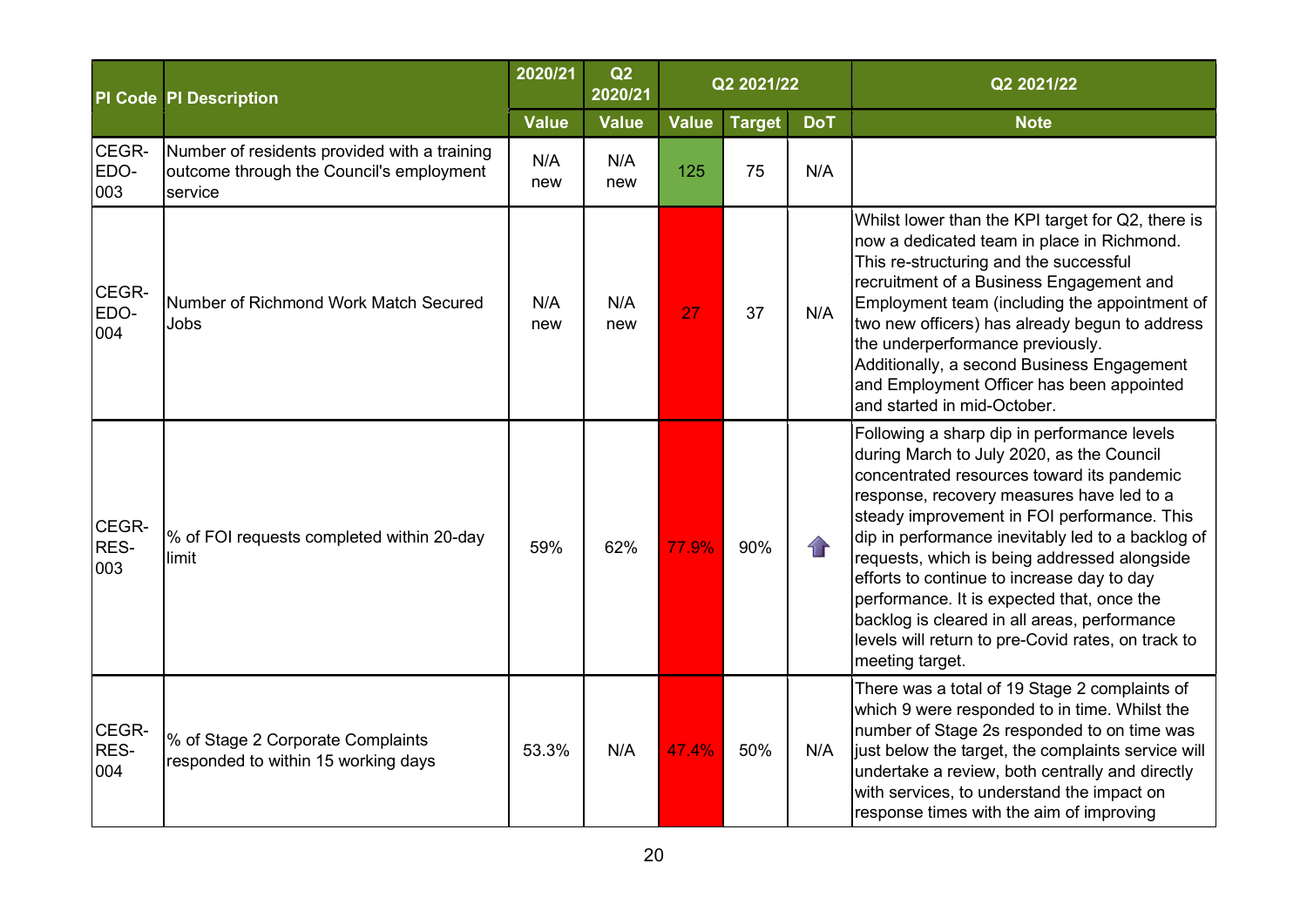|                               | <b>PI Code PI Description</b>                                  | 2020/21      | Q2<br>2020/21 |       | Q2 2021/22    |                   | Q2 2021/22                                                                                                                                                                                                                                                                     |
|-------------------------------|----------------------------------------------------------------|--------------|---------------|-------|---------------|-------------------|--------------------------------------------------------------------------------------------------------------------------------------------------------------------------------------------------------------------------------------------------------------------------------|
|                               |                                                                | <b>Value</b> | <b>Value</b>  | Value | <b>Target</b> | <b>DoT</b>        | <b>Note</b>                                                                                                                                                                                                                                                                    |
|                               |                                                                |              |               |       |               |                   | response times in future quarters. This review<br>will look at volumes and drill into the potential<br>reasons why responses were late. From this<br>review, interventions will be identified to improve<br>response times in future quarters.                                 |
|                               | <b>Resources Directorate</b>                                   |              |               |       |               |                   |                                                                                                                                                                                                                                                                                |
| <b>RESR-</b><br><b>FM-001</b> | % of Invoices paid on time (within 30 days or<br>agreed terms) | 84.1%        | 82.8%         | 84.5% | 90%           | $\curvearrowleft$ | Performance has increased since the last<br>quarter. The number of invoices received at this<br>point in the year are in line with previous years.<br>Officers are continuing to process invoices<br>promptly although further work is still needed to<br>improve performance. |
| <b>RESR-</b><br><b>RS-001</b> | <b>Council Tax Collection rate</b>                             | 97.7%        | 56.1%         | 56.1% | 56%           | Police Co         | Collection is holding up well but may be affected<br>by end of furlough and general economic<br>situation.                                                                                                                                                                     |
| <b>RESR-</b><br><b>RS-002</b> | <b>Non-Domestic Rates (Business Rates)</b><br>Collection rate  | 85.4%        | 49.7%         | 45.4% | 45%           | Д                 | Reflects the ending of Retail, Hospitality and<br>Leisure relief and ongoing difficulties faced by<br>some businesses as they try to return to normal<br>operations.                                                                                                           |